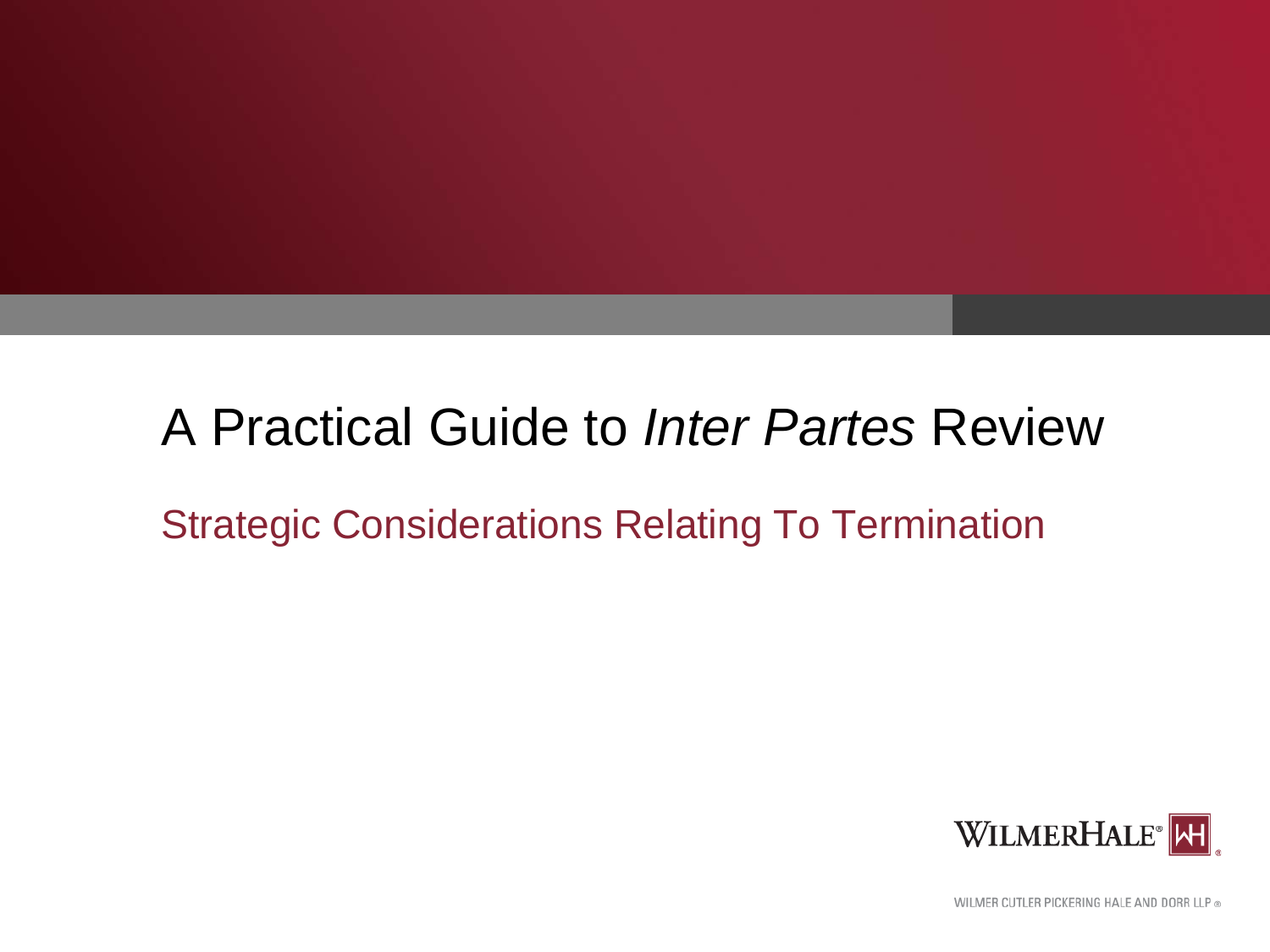#### Webinar Guidelines  $\left\Vert \mathsf{H}\right\Vert$

- Participants are in listen-only mode
- Submit questions via the Q&A box on the bottom right panel
- Questions will be answered as time permits
- Offering 1.0 CLE credit in California and 1.0 non-transitional CLE credit in New York\*
- WebEx customer support: +1 888 447 1119, press 2

*\*WilmerHale has been accredited by the New York State and California State Continuing Legal Education Boards as a provider of continuing legal education. This program is being planned with the intention to offer 1.0 CLE credit in California and non-transitional CLE credit in New York. This program, therefore, is not approved for New York newly admitted attorneys. Please note that no partial credit will be awarded. Attendees requesting CLE credit must attend the entire program.*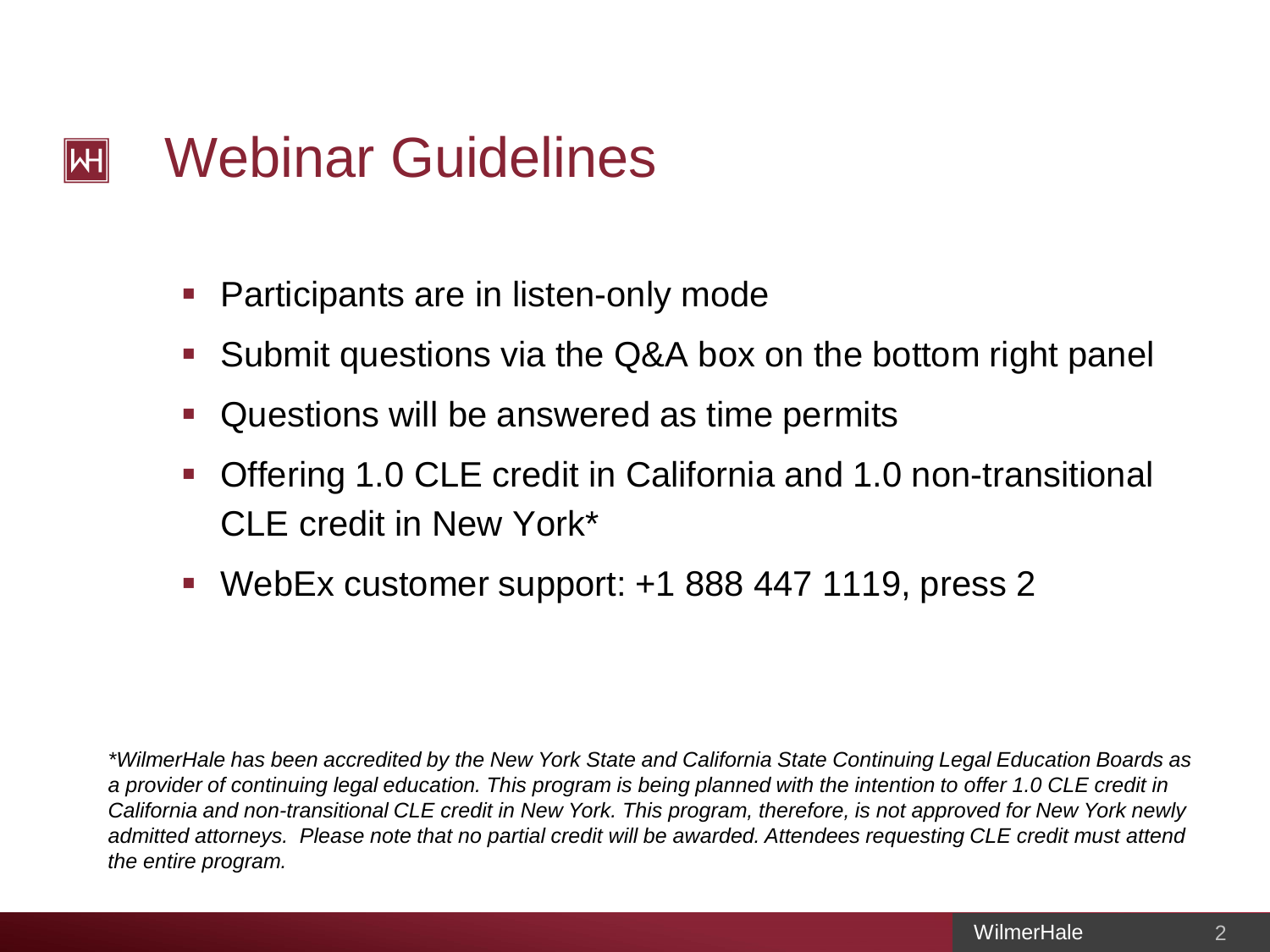





Richard Goldenberg Greg Lantier Partner Partner WilmerHale WilmerHale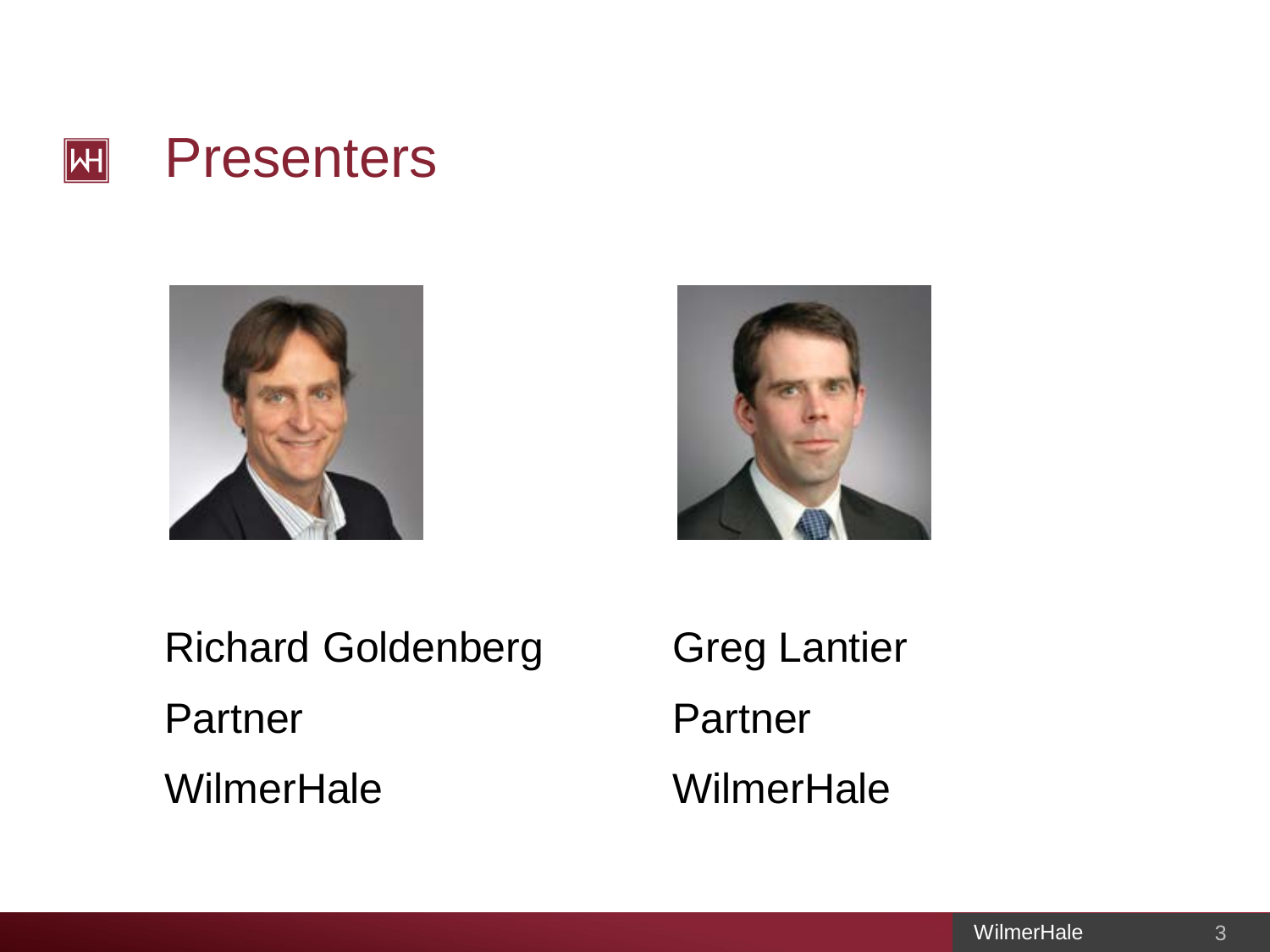#### *Inter Partes* Review  $\overline{H}$

### Topics in Today's Webinar

- **Termination of IPRs**
- **Strategic Considerations**
- **Estoppel**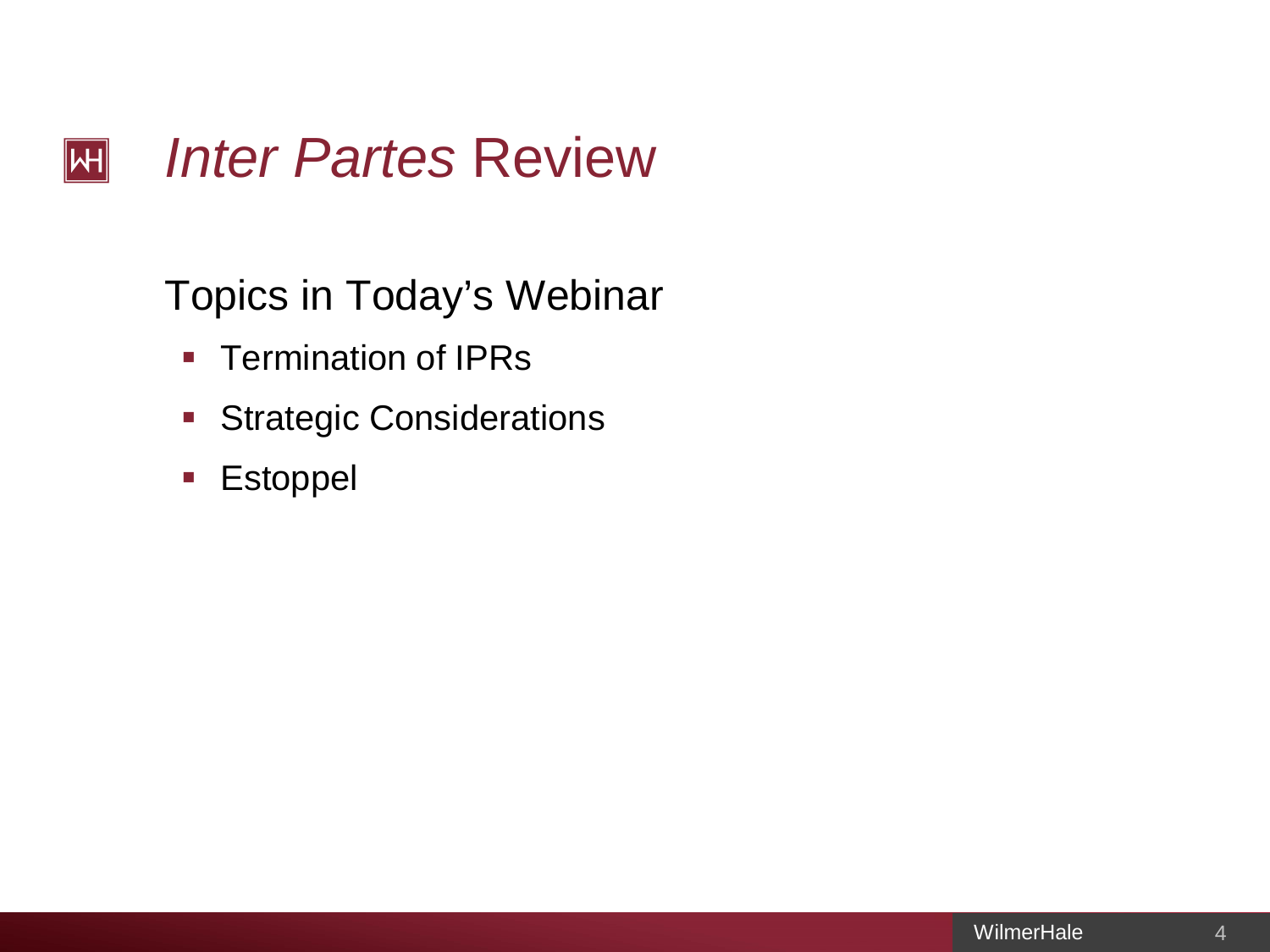#### IPR Termination  $\left\vert \mathsf{H}\right\vert$

- 35 U.S.C. §317: "An *inter partes* review instituted under this chapter shall be terminated with respect to any petitioner upon the joint request of the petitioner and the patent owner, unless the Office has decided the merits of the proceeding before the request for termination is filed."
	- *See*, *e.g.*, IPR2013-00603, paper 15, p. 2. (PTAB Jan. 7, 2014).
- **However "the Board is not a party to the settlement and may** independently determine any question of jurisdiction, patentability, or Office practice." 37 C.F.R. § 42.74(a).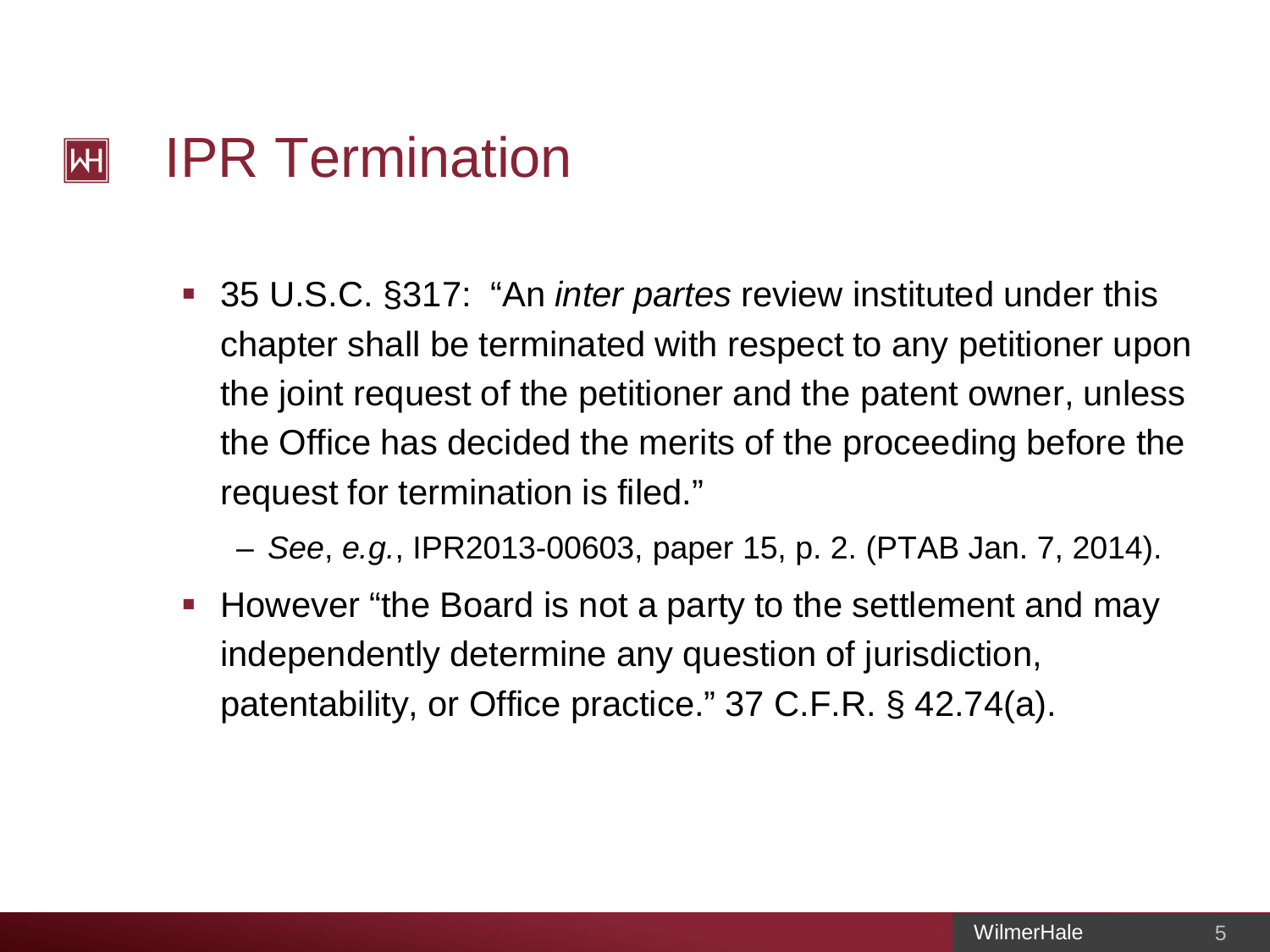#### The USPTO Position on IPR Termination  $\mathsf{I}\mathsf{H}\mathsf{I}$

- **There are strong public policy reasons to favor settlement** between the parties to a proceeding" 77 Fed. Reg. 48756, 48768, para. (N) (Aug. 14, 2012) ("The Trial Practice Guide").
- "The Board expects that a proceeding will terminate after the filing of a settlement agreement, unless the Board has already decided the merits of the proceeding." 77 Fed. Reg. 48756, 48768, para. (N) (Aug. 14, 2012) ("The Trial Practice Guide").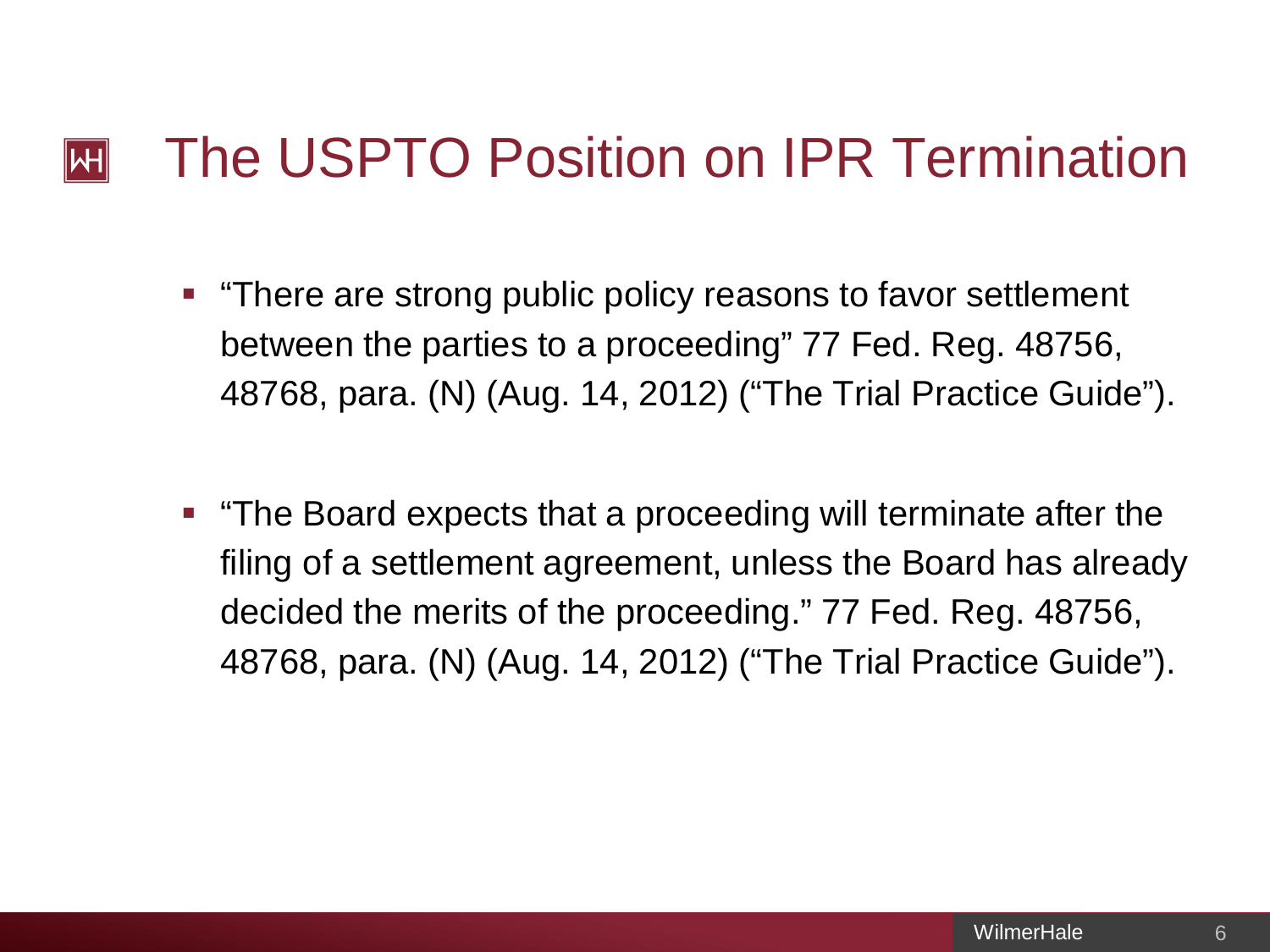### Termination Distinctions Between IPRs  $\left\| \mathsf{H} \right\|$ and *Inter Partes* Reexams

- Early termination of an *inter partes* reexam was generally only permitted due to issue preclusion (i.e., a final court decision upholding the validity of the same claims). *See* 37 C.F.R. 1.907(b); MPEP 2686.04.
- **The new post grant procedures were intended to be strictly** adjudicative in nature, where "the petitioner, rather than the Office, bears the burden of showing unpatentability." 157 Congressional Record S1375, daily ed. March 8, 2011.
- **Thus settlement between parties can provide procedural** posture for termination.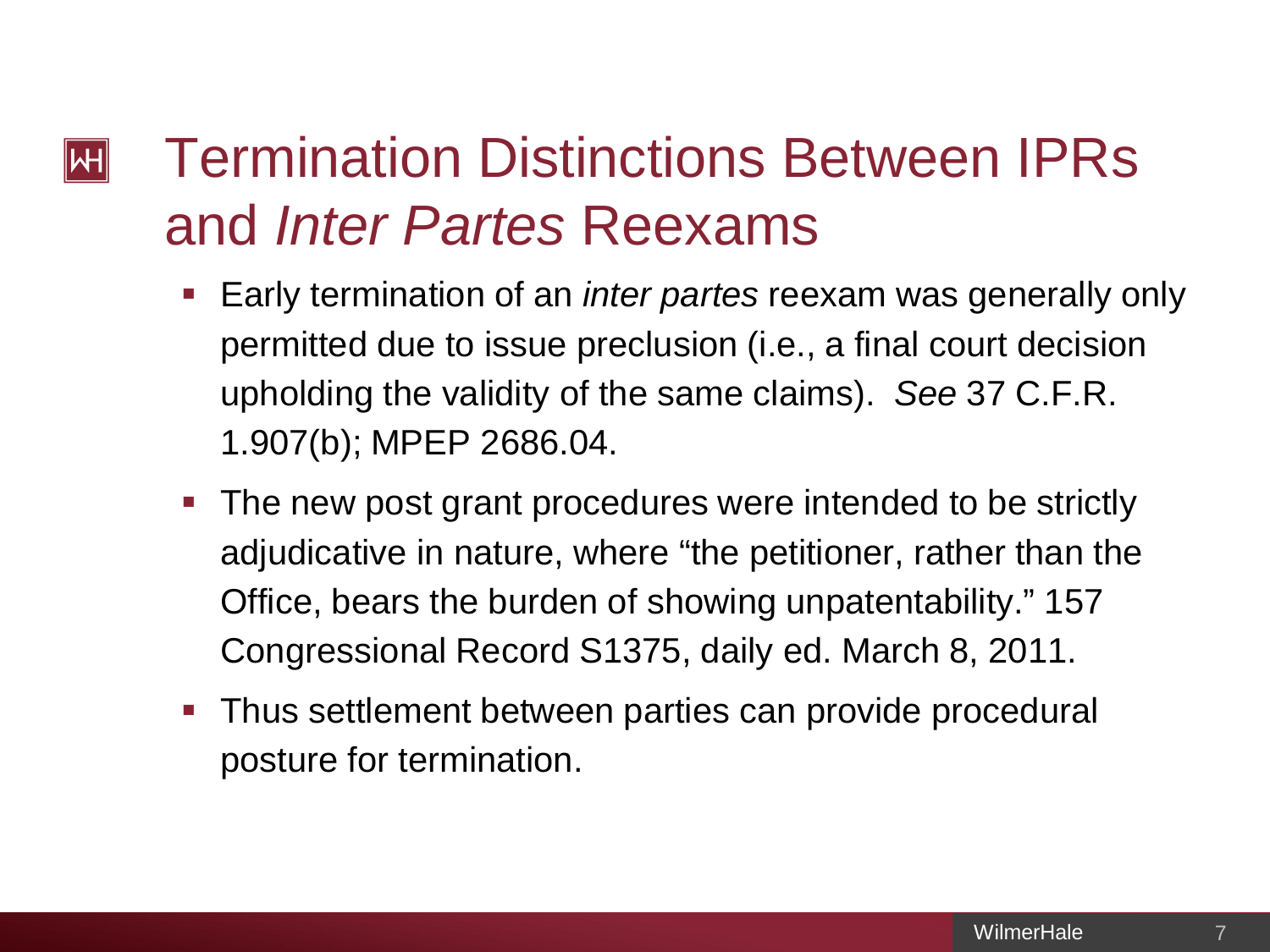#### Settlement Statistics  $\left\| \mathsf{H} \right\|$

- $\blacksquare$  In FY 2013:
	- 38 settlements, 2 adverse judgments, no final written decisions.
	- 531 IPR petitions filed in September of 2012 and FY 2013 combined.
- $\blacksquare$  In FY 2014:
	- 210 settlements, 39 adverse judgments and 130 final written decisions.
	- 1,310 IPR petitions were filed in FY 2014.

*See* AIA Trials Instituted/Disposals available at:

[http://www.uspto.gov/ip/boards/bpai/stats/aia\\_statistics\\_100214.pdf](http://www.uspto.gov/ip/boards/bpai/stats/aia_statistics_100214.pdf)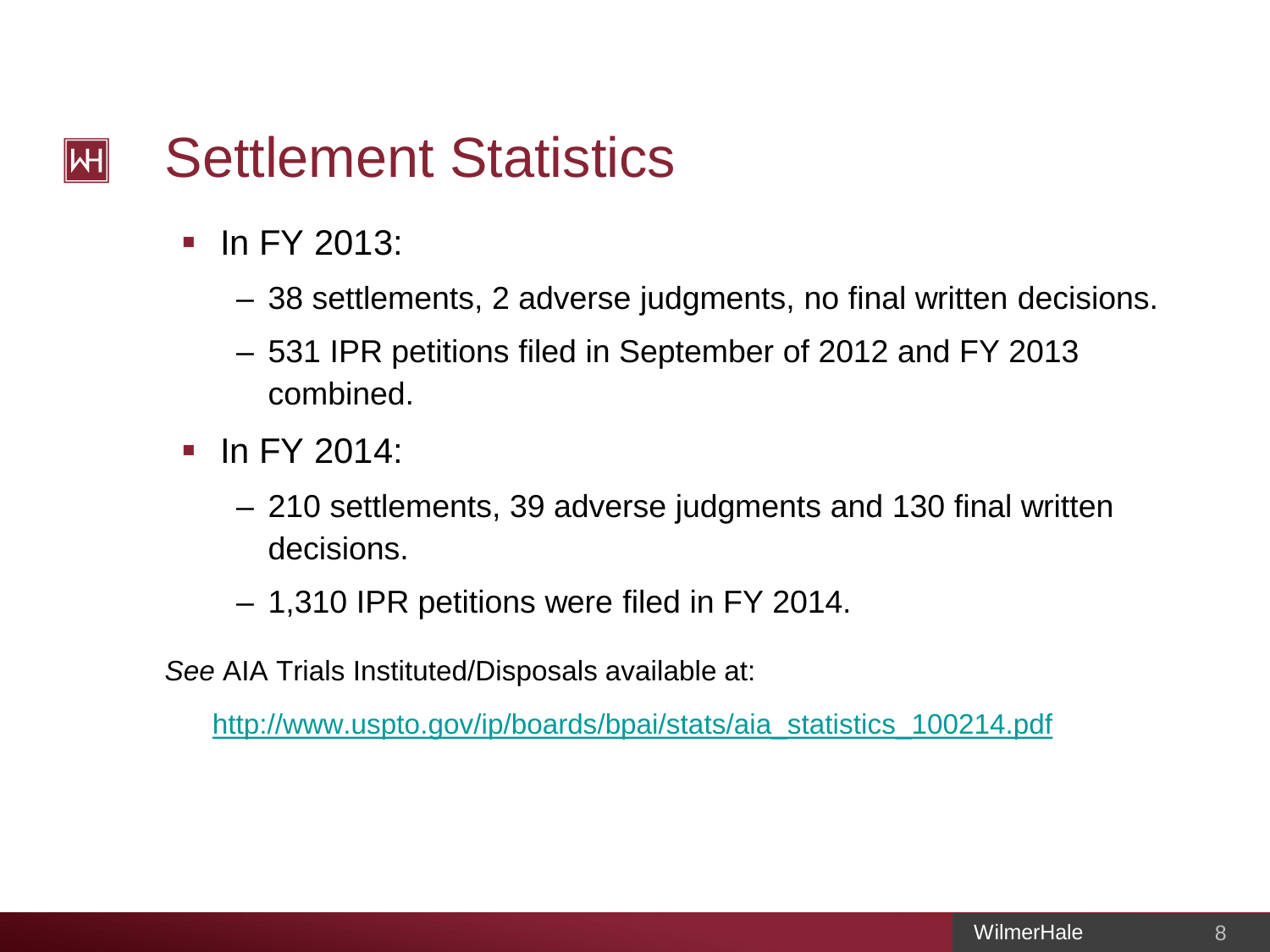#### Settlement Statistics  $\left\Vert \mathsf{H}\right\Vert$

Of 117 settled cases as of April of 2014:

- 53 (45%) settled before institution
	- 20 settled in 90 days of filing.
	- 48 settled in first six months after filing.
- 64 (55%) settled after institution
	- 37 settled after institution but in first nine months after filing.
- 105 or 90% of the settlements were within 9 months of filing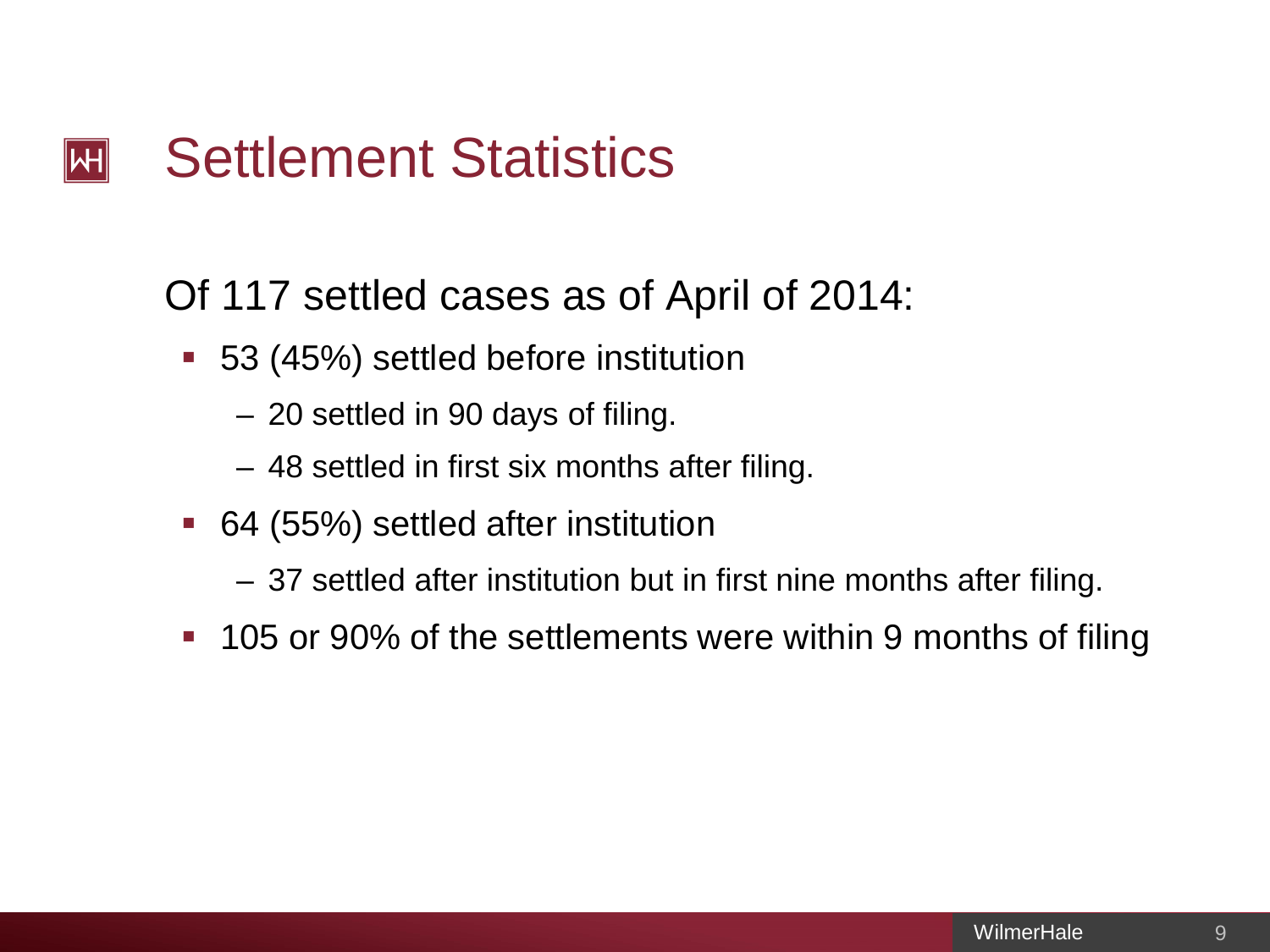### Termination Strategic Considerations  $|\mathsf{H}|$

### ■ Who

- Identify relevant parties
- When
	- The timing of a settlement can make a difference on termination
- **E** How
	- The process provided by the rules of the USPTO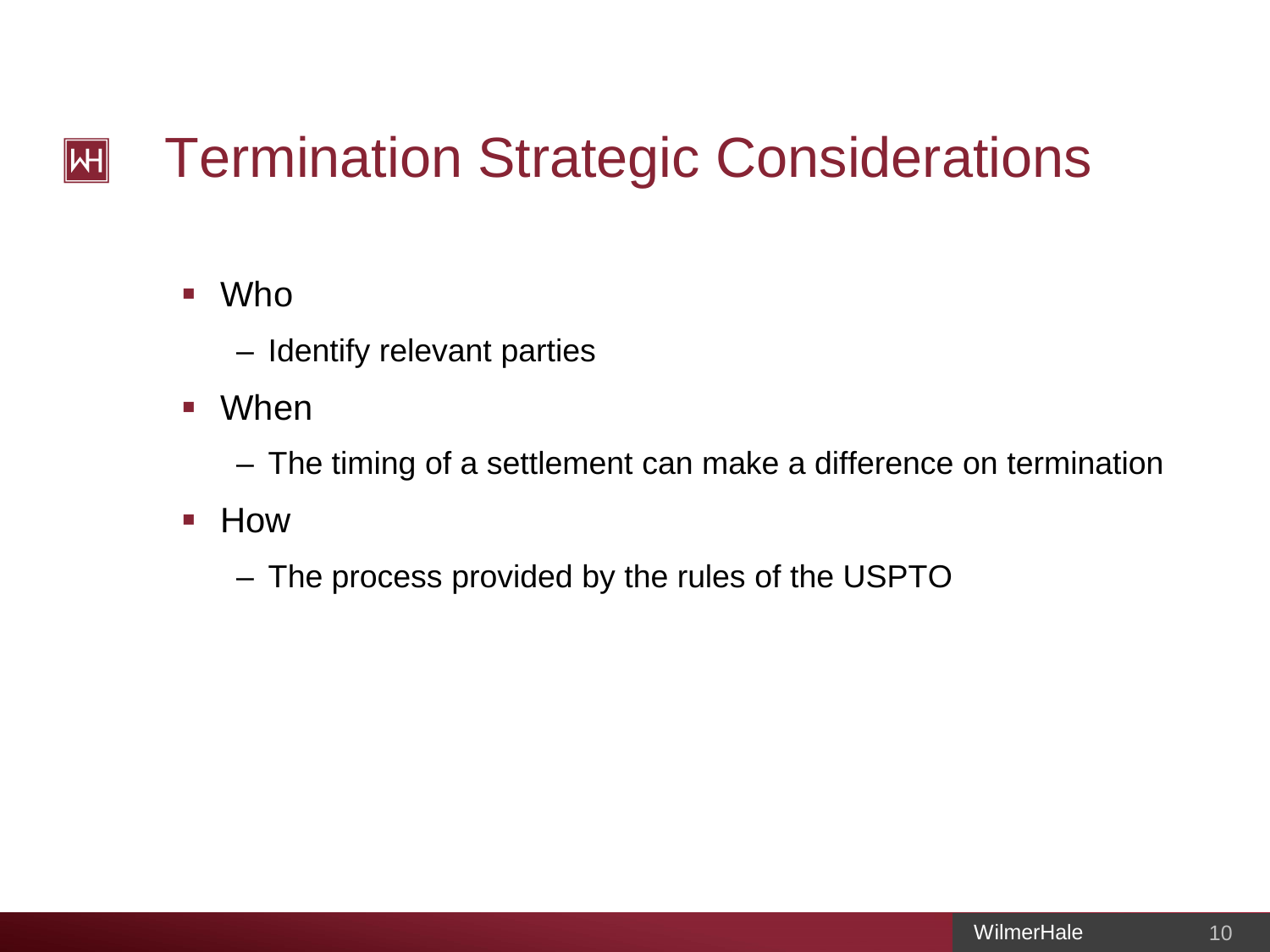

Additional parties to current litigation

- **Impact on litigation**
- **Timing considerations**

### Potential future defendants

**Potential privity finding** 

### Other petitioners

**Joinder considerations**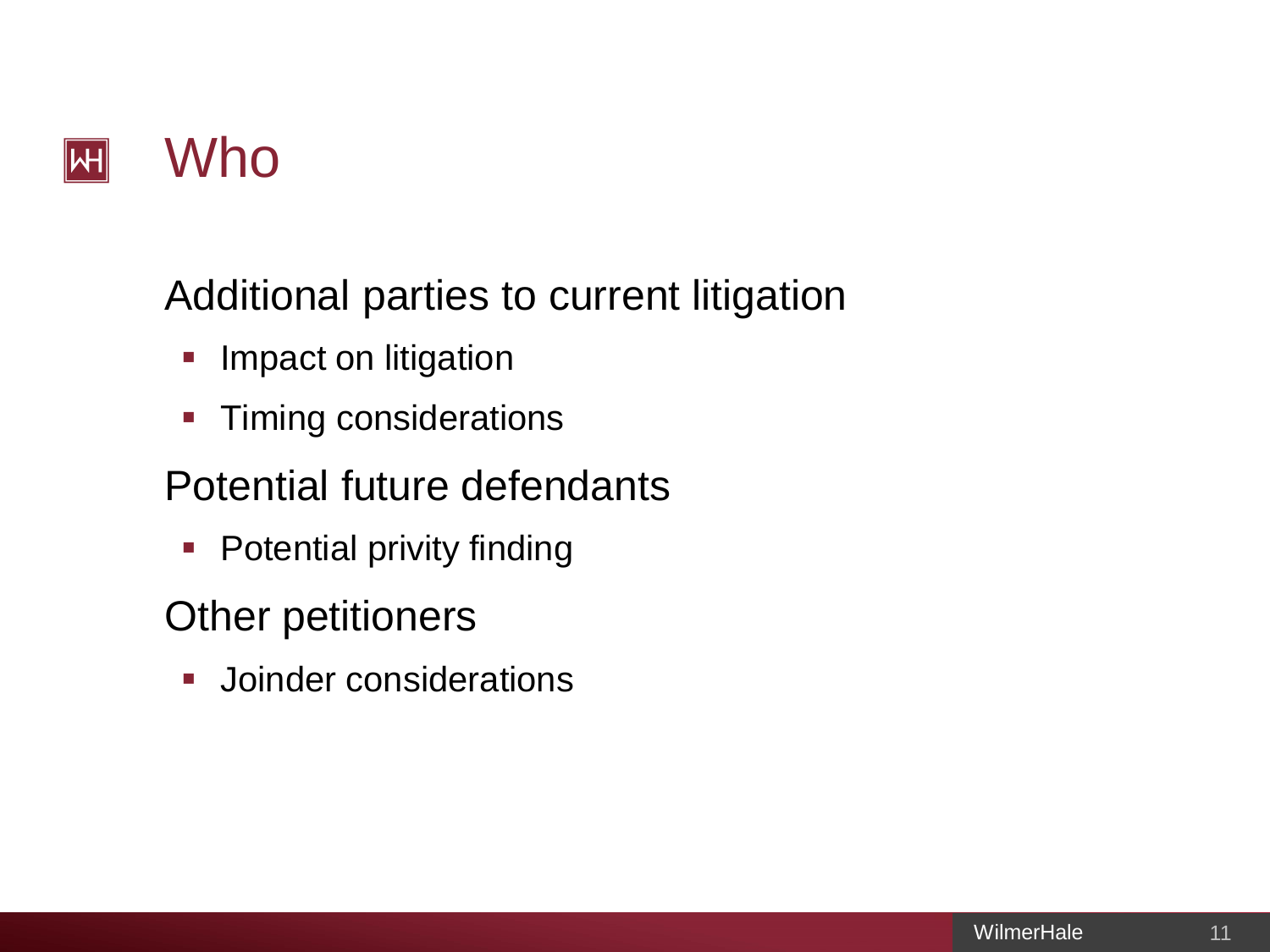

### **Trial Proceeding Timeline**

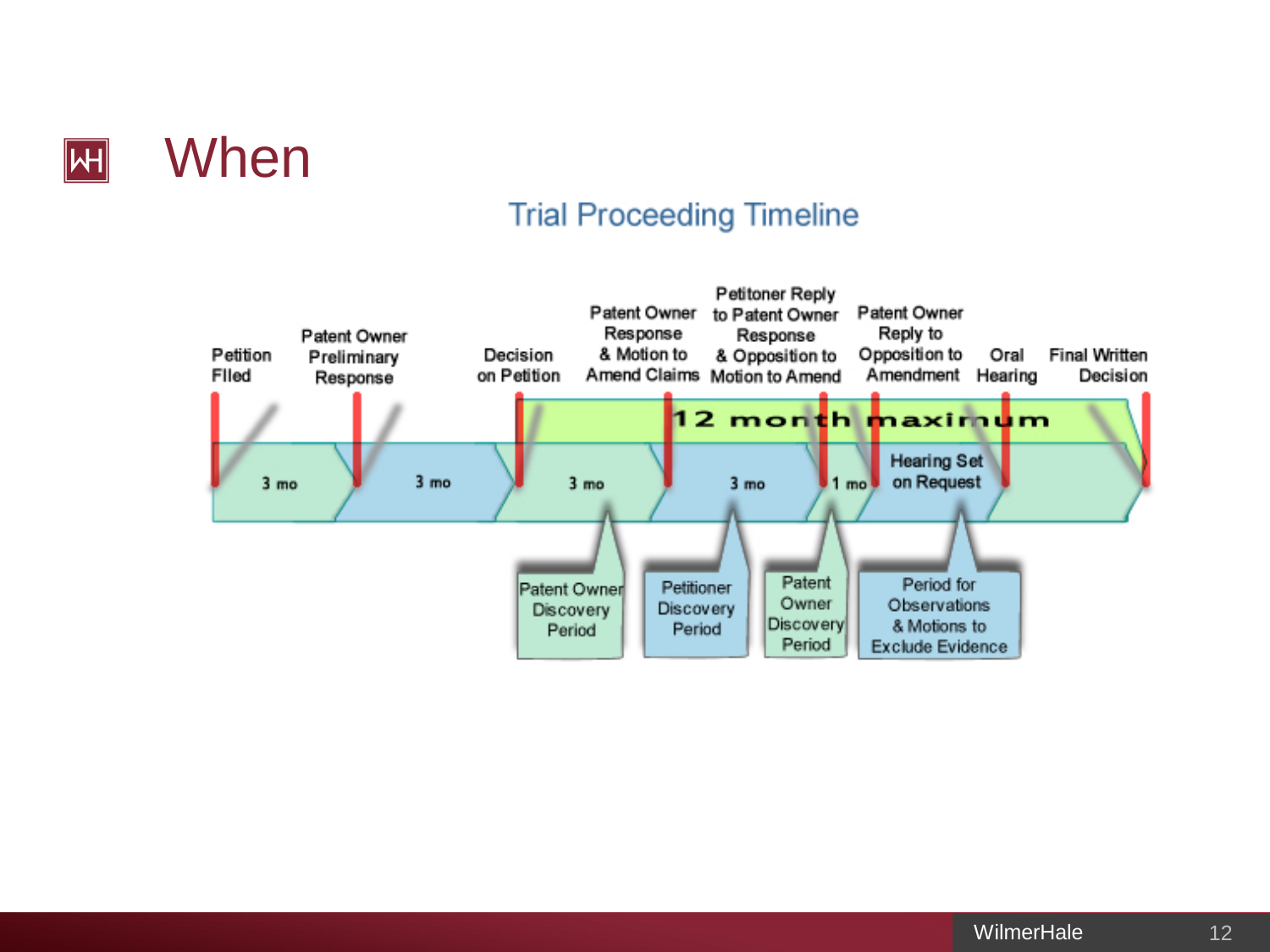### Settlement Pre-Filing  $\left\Vert \mathsf{H}\right\Vert$

### Patent Owner

- No public disclosure of prior art and invalidity theories
- **Maintain cost barrier to future IPRs**

### Petitioner

- **Avoid filing fees**
- Avoid additional litigation fees and expenses, if there is copending litigation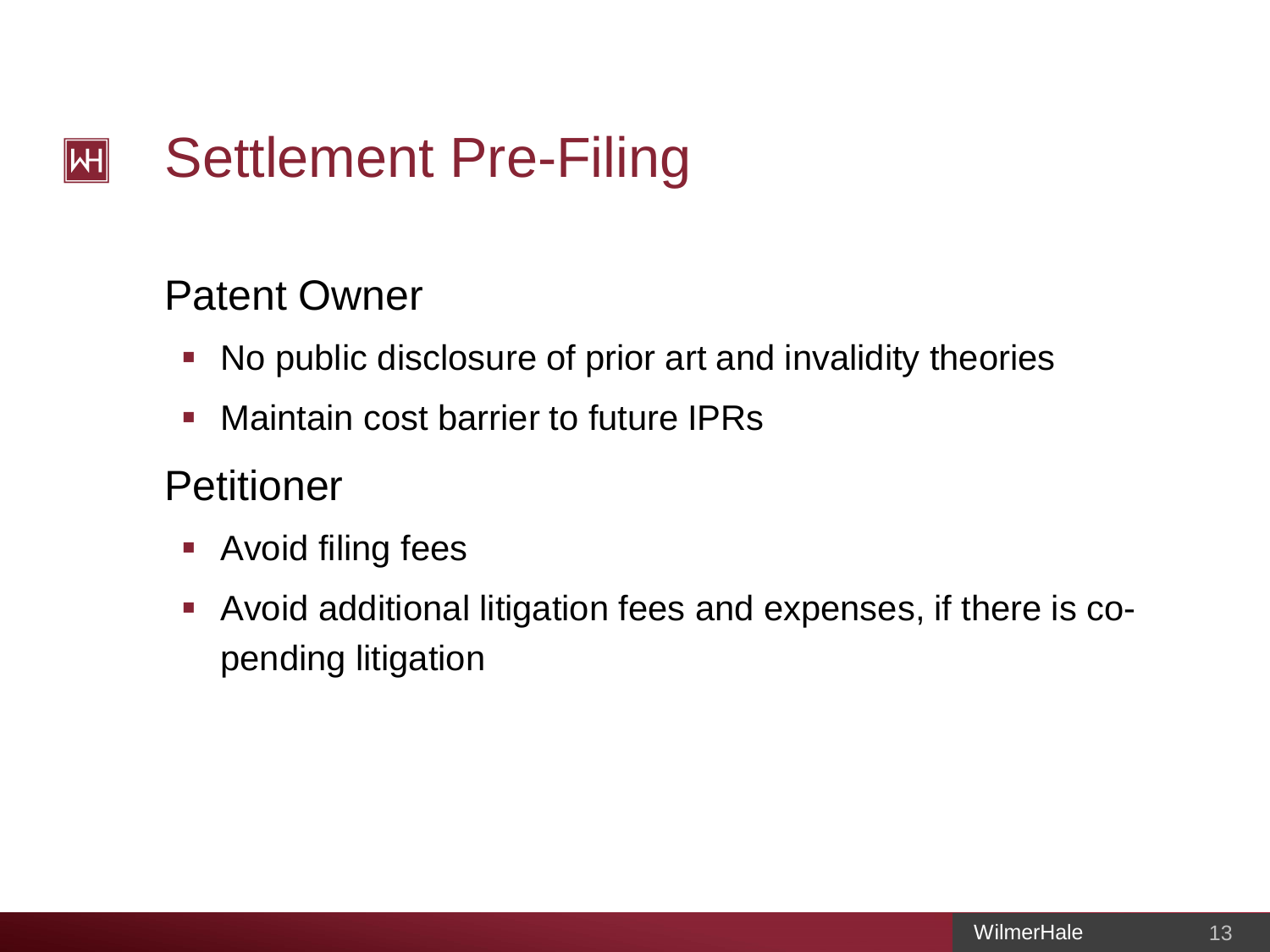### Settlement Before Preliminary Response  $\mathsf{I}\mathsf{H}\mathsf{I}$

### Patent Owner

- Avoids statements on the record regarding scope of patent
	- But, IPR will be available to future defendants/petitioners
- Avoids cost of preparing patent owner preliminary response and expert fees

### Petitioner

- Avoid several months of additional litigation costs
- Consider co-defendants and potential future defendants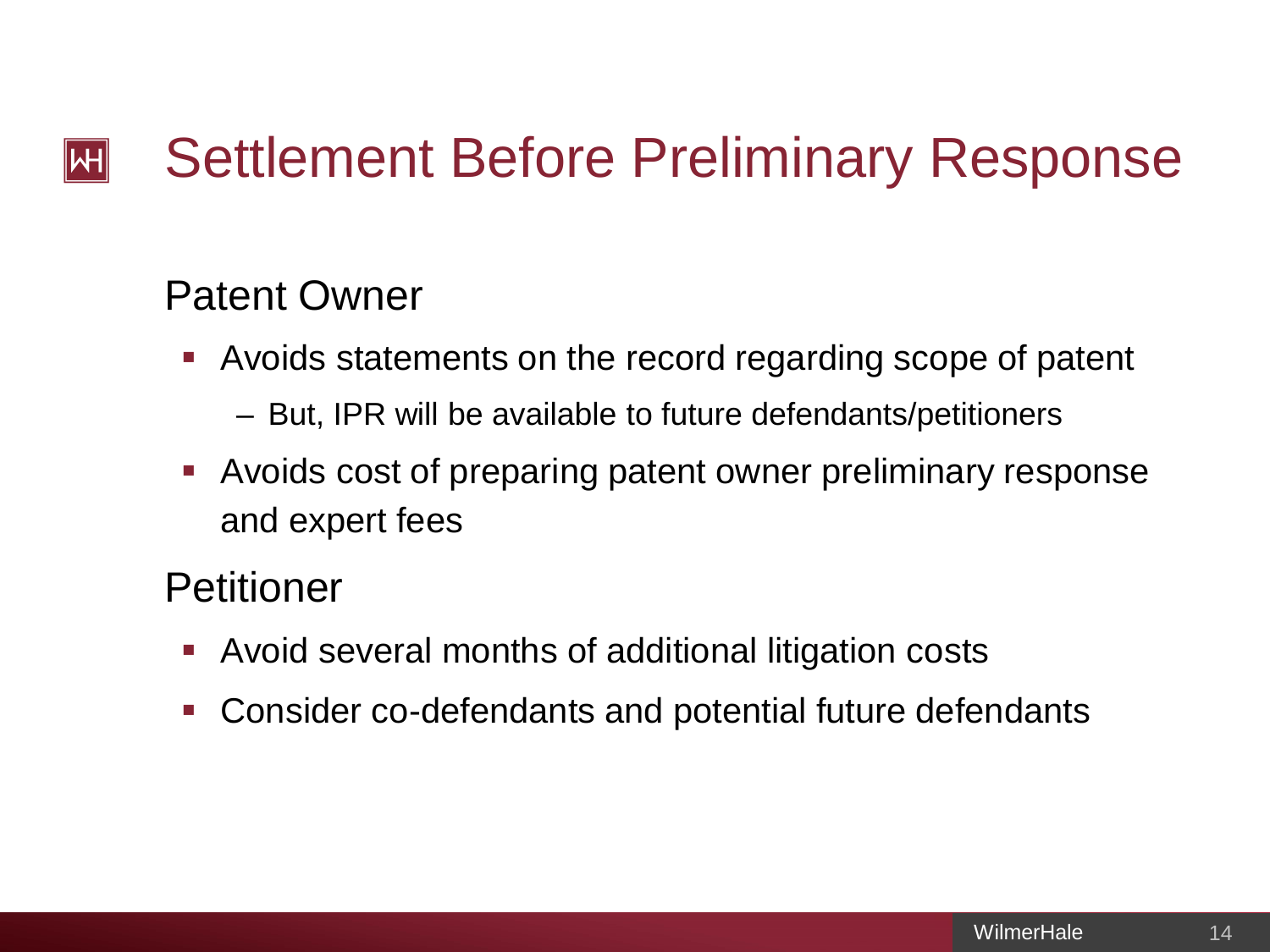### Settlement Before Institution Decision  $\left\Vert \mathsf{H}\right\Vert$

### Patent Owner

- Avoids PTAB statements adverse to patent
- But, institution may be denied

### Petitioner

- No appeal if institution is denied
	- *St. Jude Medical, Cardiology Division, Inc. v. Volcano Corporation*, 749 F.3d 1373 (Fed. Cir. 2014).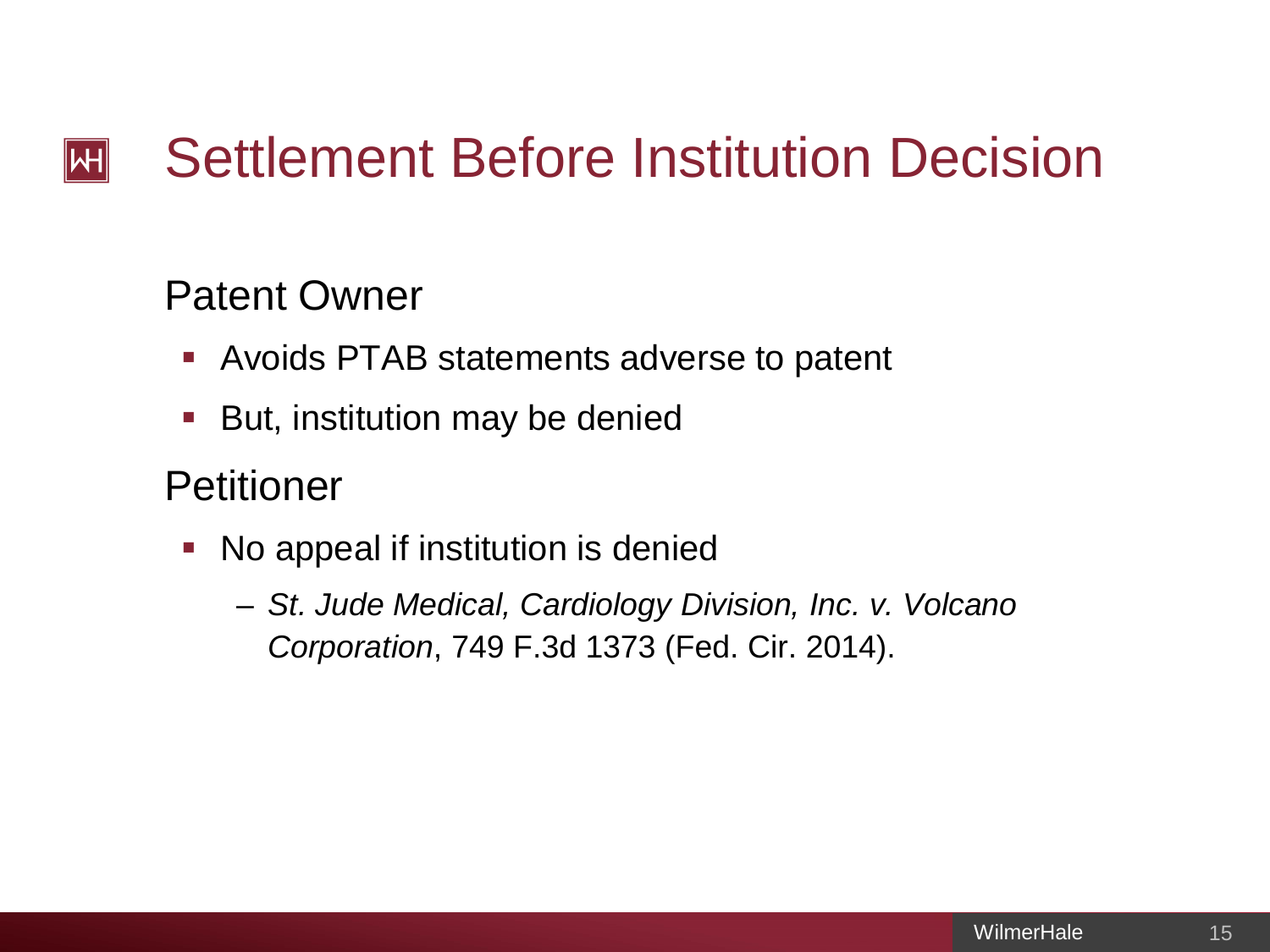### Settlement Before Hearing  $\left\Vert \mathsf{H}\right\Vert$

### Patent Owner

- **Nay be last opportunity for termination without decision**
- **Termination requests made close to hearing may be denied**

### Petitioner

 Avoid expenses associated with hearing preparation as well as several additional months of litigation (if not stayed)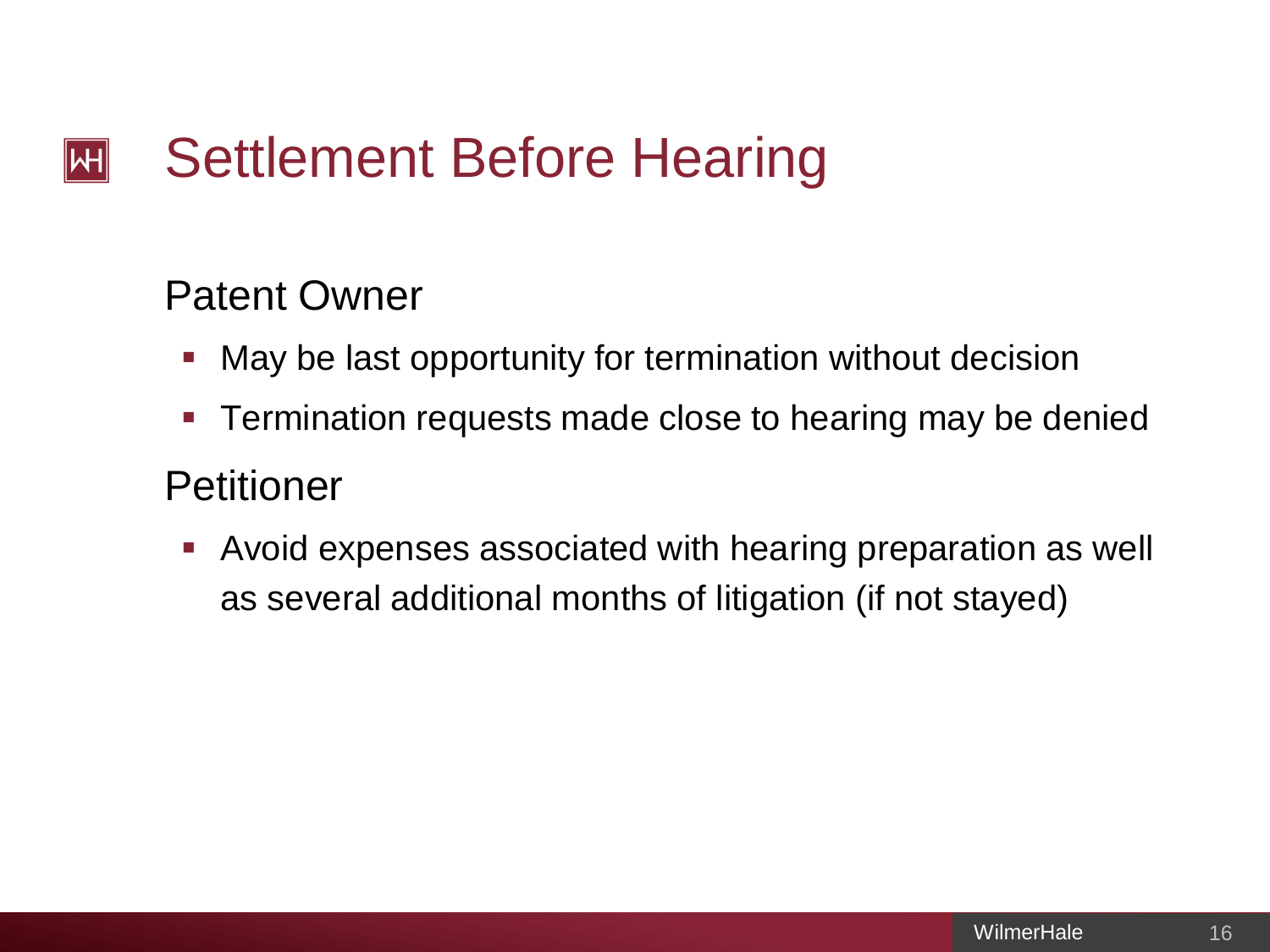#### Settlement Post-Hearing  $\mathsf{I}\mathsf{H}$

### PTAB is unlikely to terminate

- *Blackberry Corp. v. Mobilemedia Ideas LLC*, IPR2013-00016 (PTAB Dec. 11, 2013).
	- Parties filed a joint motion to terminate seven months after institution of the IPR and just one day before a scheduled oral hearing. Denied in view of the advanced stage of the proceeding. Terminated with respect to the Party but not the proceeding.
- *Blackberry Corp. v. Mobilemedia Ideas LLC*, IPR2013-00036, Paper No. 64, at 2–3 (PTAB Jan. 21, 2014).
	- The Board denied a motion filed almost two months after the oral hearing. The issues for trial had been fully briefed at the time the parties moved to terminate. Terminated with respect to the party but not the proceeding.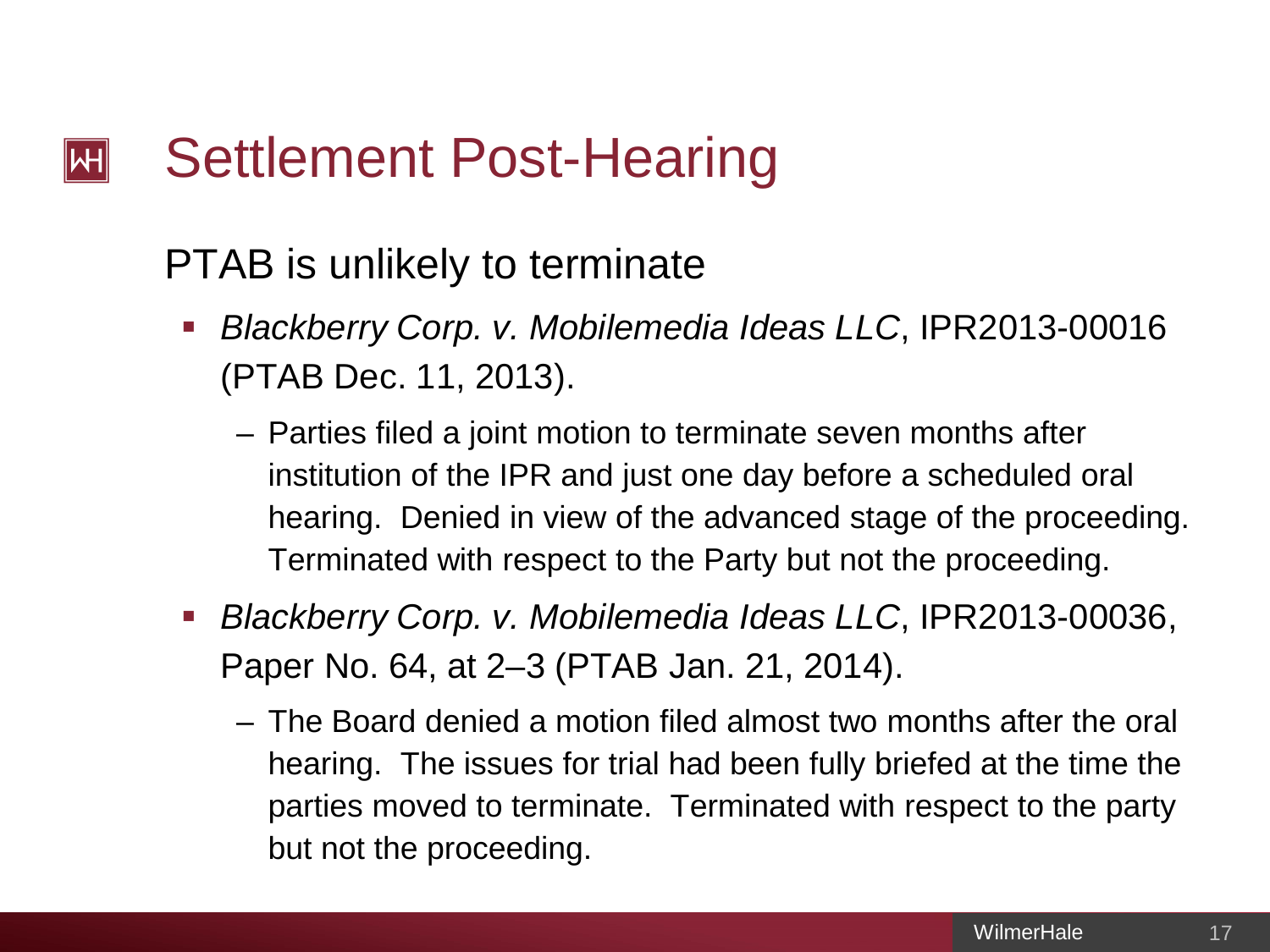#### Termination is at the Board's Discretion  $\left\Vert \mathsf{H}\right\Vert$

The Board may proceed to a final written decision if no petitioner remains in the review.

- "The parties may agree to settle any issue in a proceeding, but the Board is not a party to the settlement and may independently determine any question of jurisdiction, patentability, or Office practice." 37 C.F.R. § 42.74(a).
- *See*, *e.g.*, *Blackberry Corp. v. Mobilemedia Ideas LLC*, IPR2013-00016, paper 64 (PTAB Jan. 21, 2014) ("in view of the advanced stage of this proceeding, rather than terminate this proceeding, the Board will proceed to a final written decision.")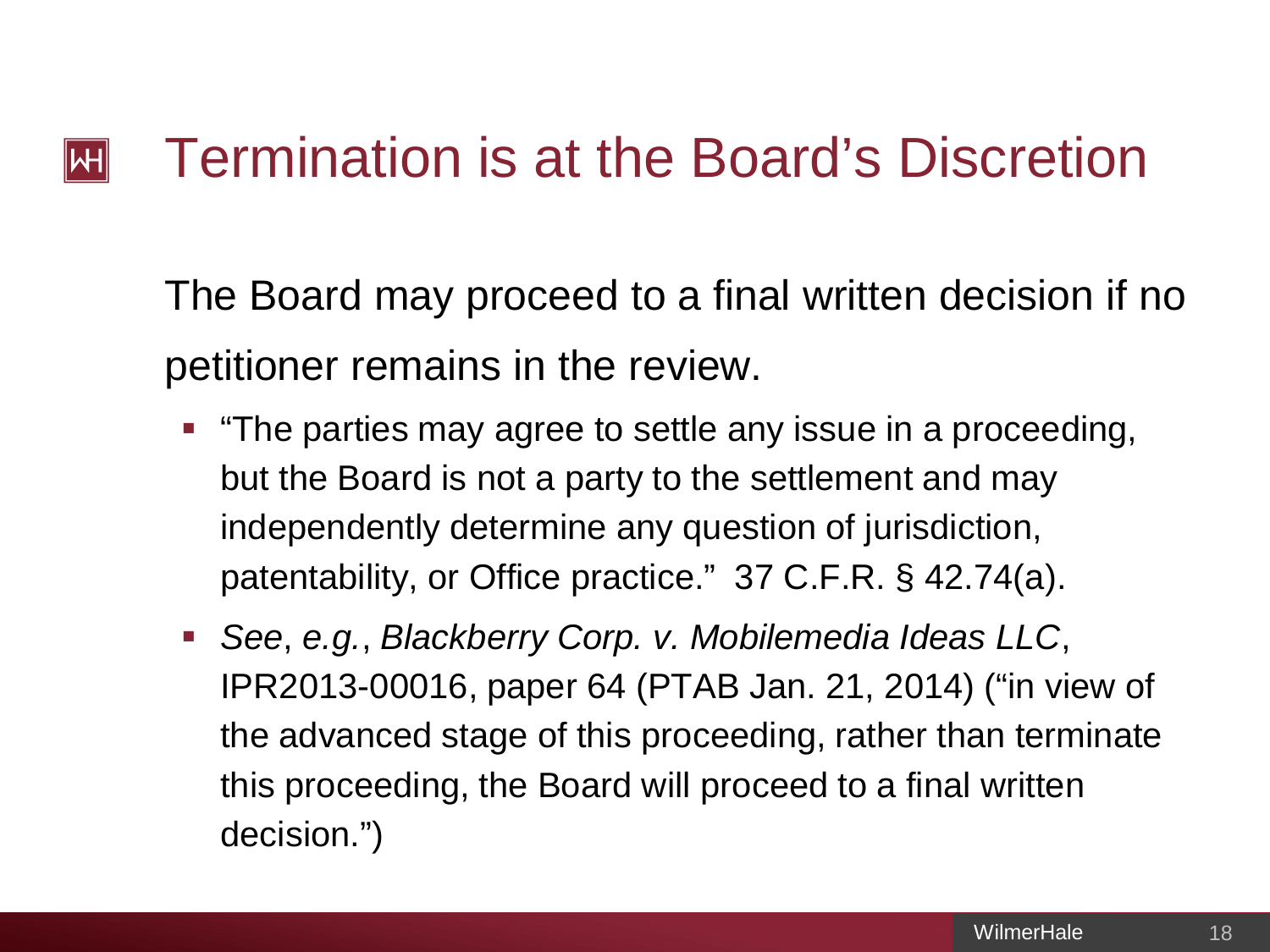

Motion to terminate Settlement without termination Request for adverse judgment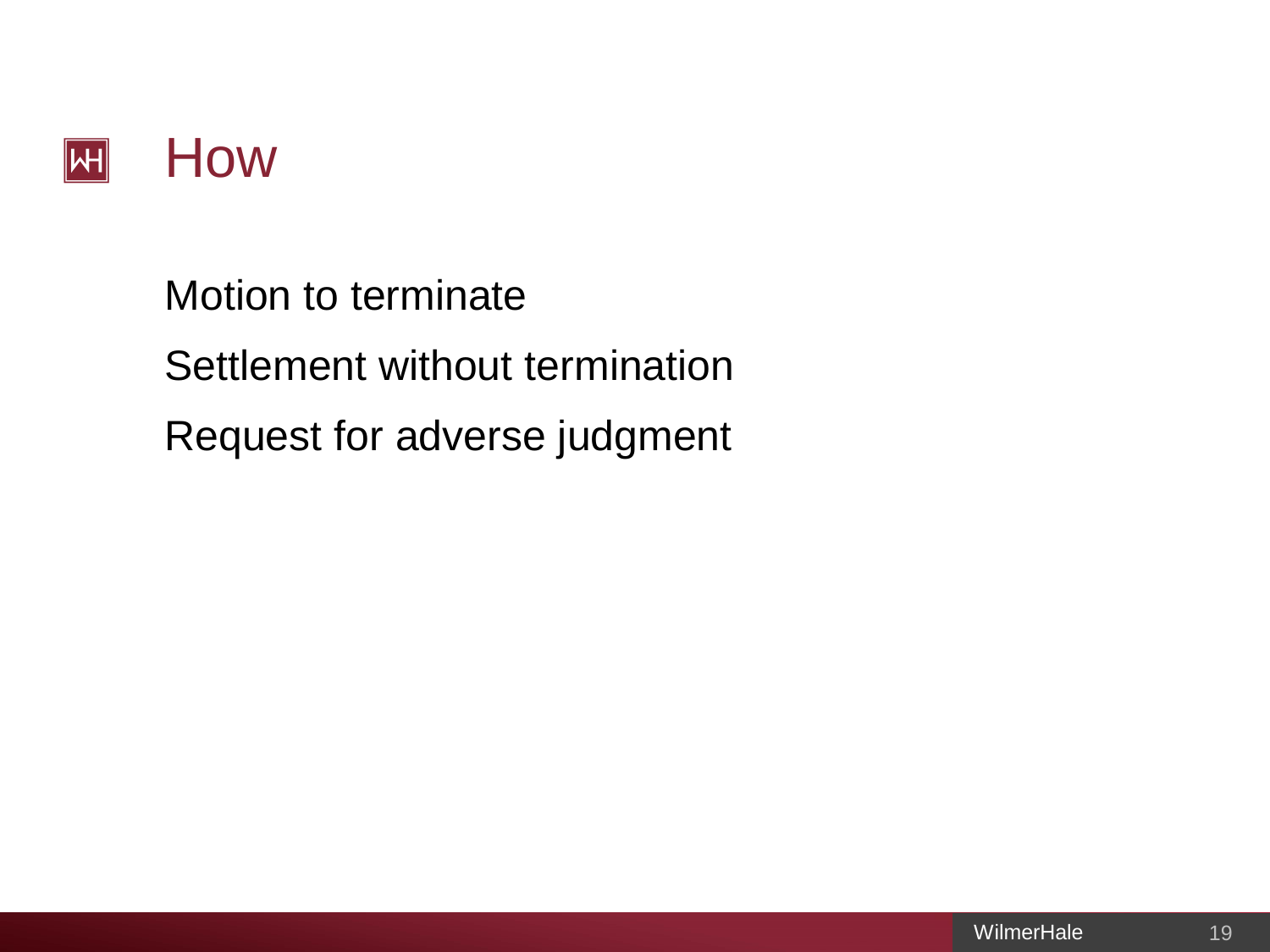#### Moving to Terminate  $\left\Vert \mathsf{H}\right\Vert$

Orally request permission from Board to move

- §42.20 Generally.
	- (a) Relief. Relief, other than a petition requesting the institution of a trial, must be requested in the form of a motion.
	- (b) Prior authorization. A motion will not be entered without Board authorization. Authorization may be provided in an order of general applicability or during the proceeding.
- Make a joint request. *See* 35 U.S.C. §317 ("An *inter partes*  review instituted under this chapter shall be terminated with respect to any petitioner upon the joint request of the petitioner and the patent owner…")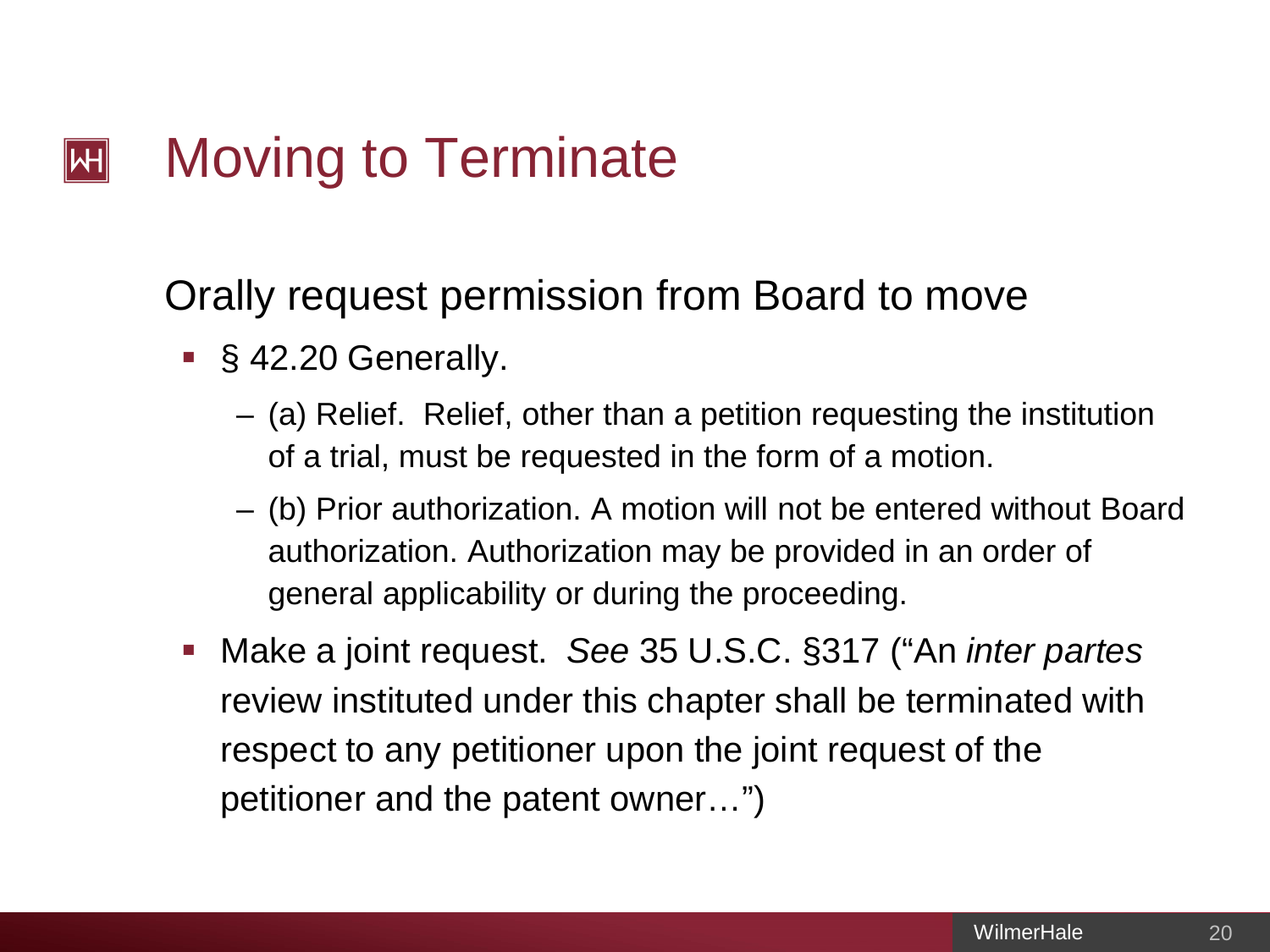#### Moving to Terminate (cont.)  $\mathsf{I}\mathsf{H}\mathsf{I}$

- **Submit full copy of settlement agreement** 
	- Filing of agreements in contemplation of termination is required by 35 U.S.C. 317(b) as amended.
	- 35 USC § 317. Settlement

(b) Agreements in Writing.—Any agreement or understanding between the patent owner and a petitioner, including any collateral agreements referred to in such agreement or understanding, made in connection with, or in contemplation of, the termination of an *inter partes* review under this section shall be in writing and a true copy of such agreement or understanding shall be filed in the Office before the termination of the *inter partes* review as between the parties.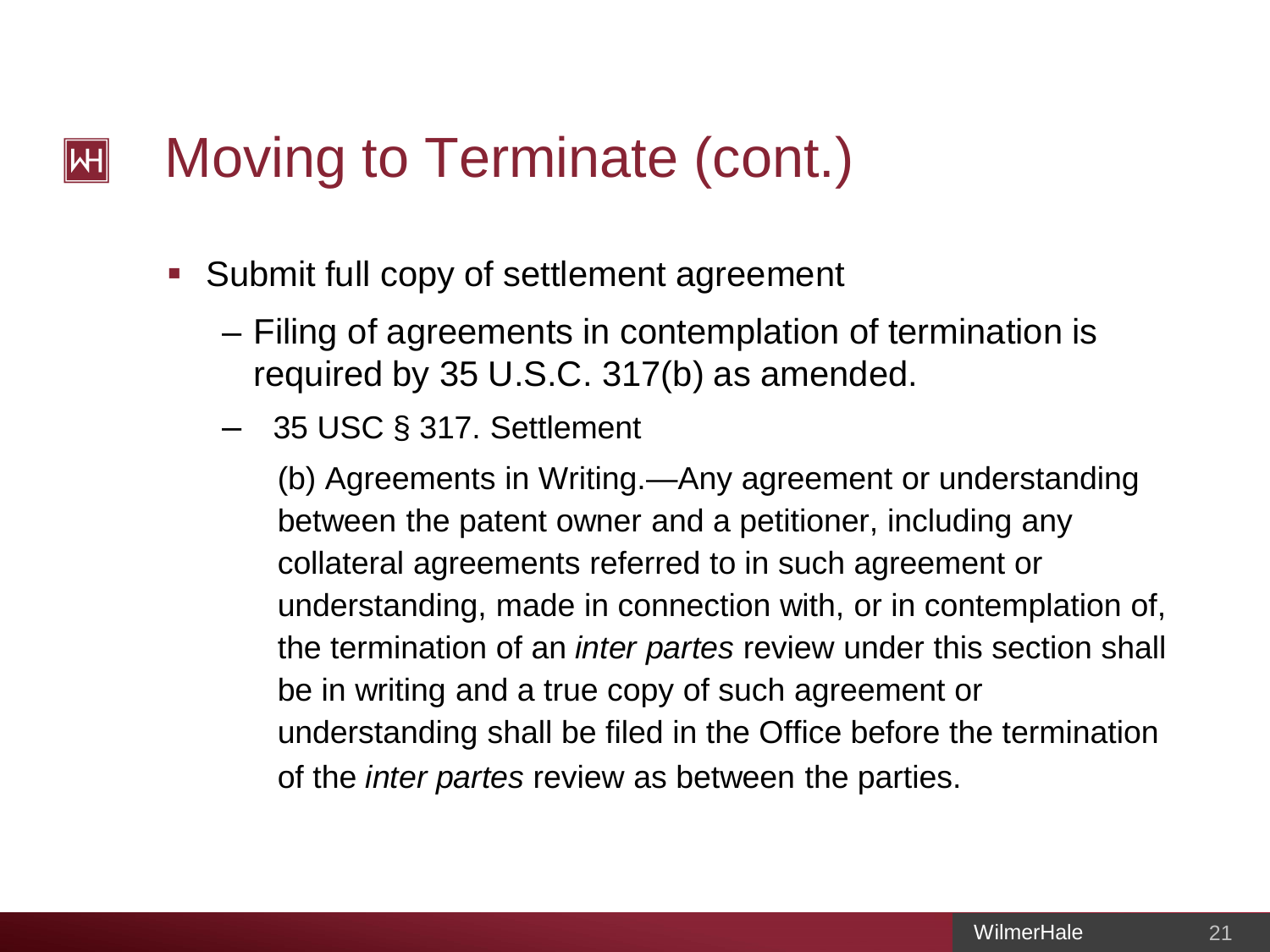#### Moving to Terminate (cont.)  $\mathsf{I}\mathsf{H}\mathsf{I}$

– Agreements may be filed under seal. *See* 37 C.F.R. § 42.74(c):

the settlement shall only be available:

(1) To a Government agency on written request to the Board; or

(2) To any other person upon written request to the Board to make the settlement agreement available, along with the fee specified in § 42.15(d) and on a showing of good cause.

– *See also* 35 USC § 317(b) "At the request of a party to the proceeding, the agreement or understanding shall be treated as business confidential information…"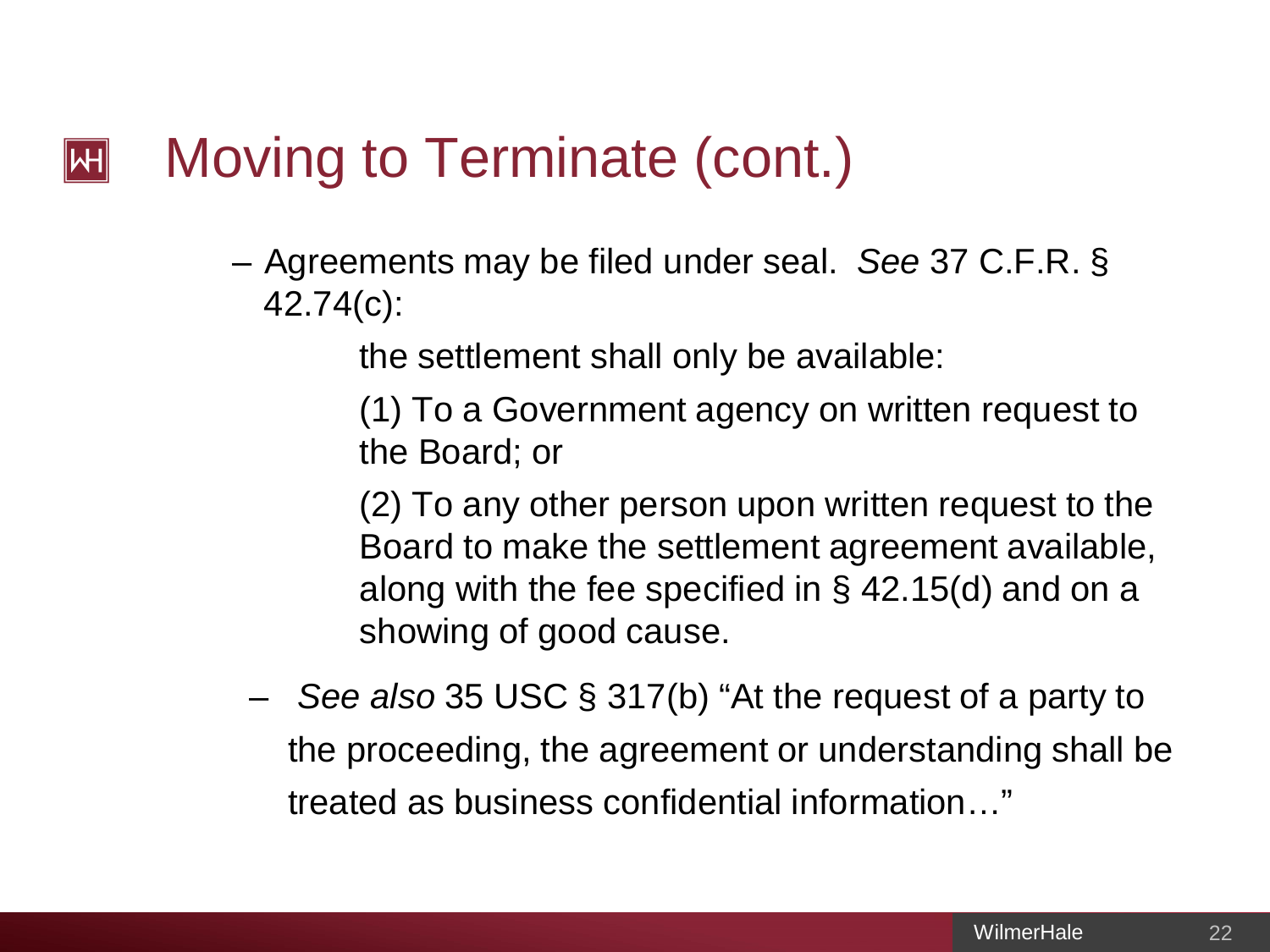#### Settlement Without Termination  $\left\Vert \mathsf{H}\right\Vert$

Board may refuse to terminate

**Petitioner can file a statement of non-participation as part of** motion to terminate

– *See*, *e.g.*, CBM 2013-00015, Paper No. 10.

- Not a withdrawal from the proceeding
- May wish to provide useful information to co-defendants prior to filing statement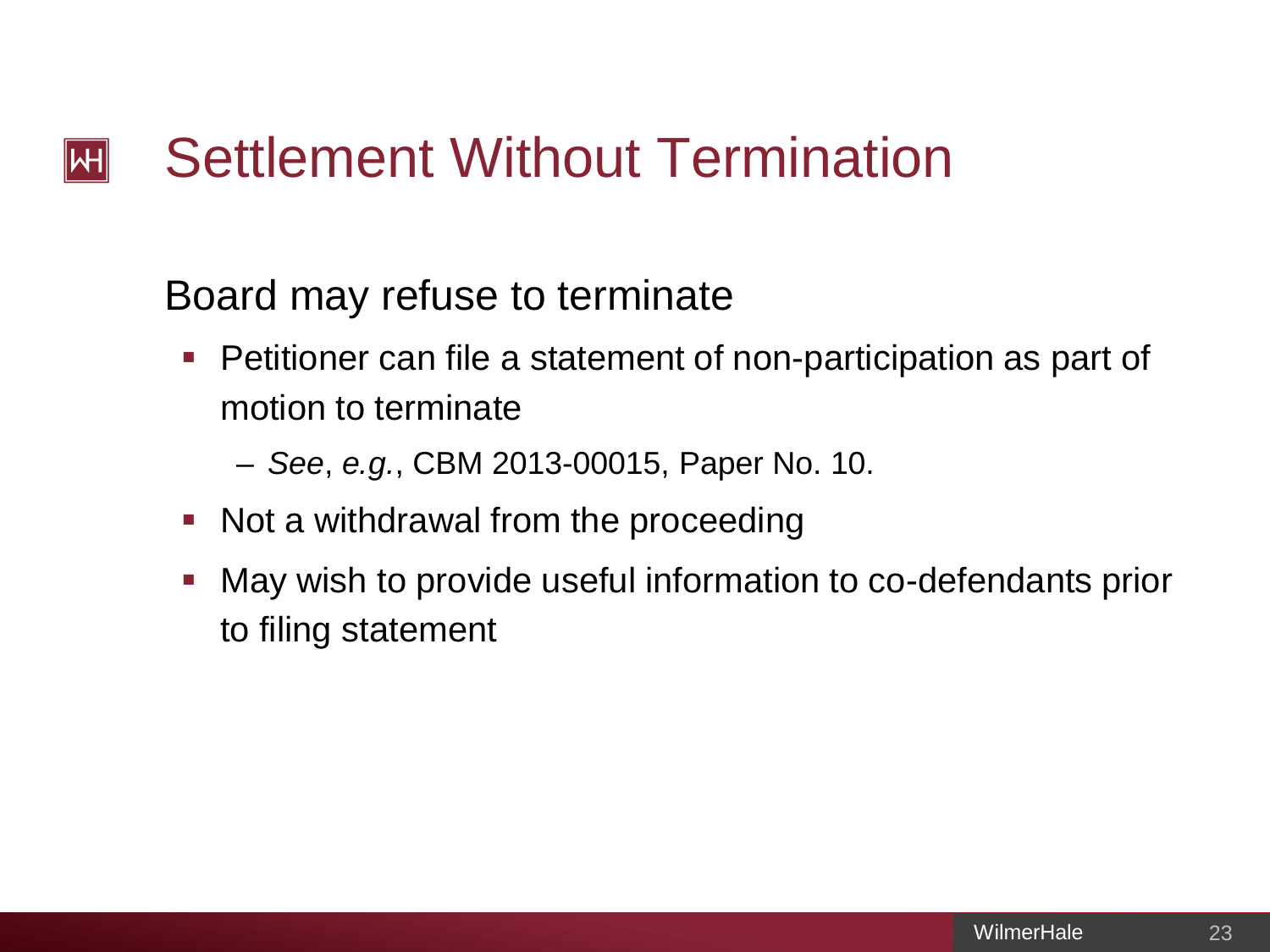#### Request for Adverse Judgment  $\mathsf{|\mathsf{H}|}$

### 37 C.F.R. 42.73

- (b) Request for adverse judgment. A party may request judgment against itself at any time during a proceeding. Actions construed to be a request for adverse judgment include:
	- (1) Disclaimer of the involved application or patent;
	- (2) Cancellation or disclaimer of a claim such that the party has no remaining claim in the trial;
	- (3) Concession of unpatentability or derivation of the contested subject matter; and
	- (4) Abandonment of the contest.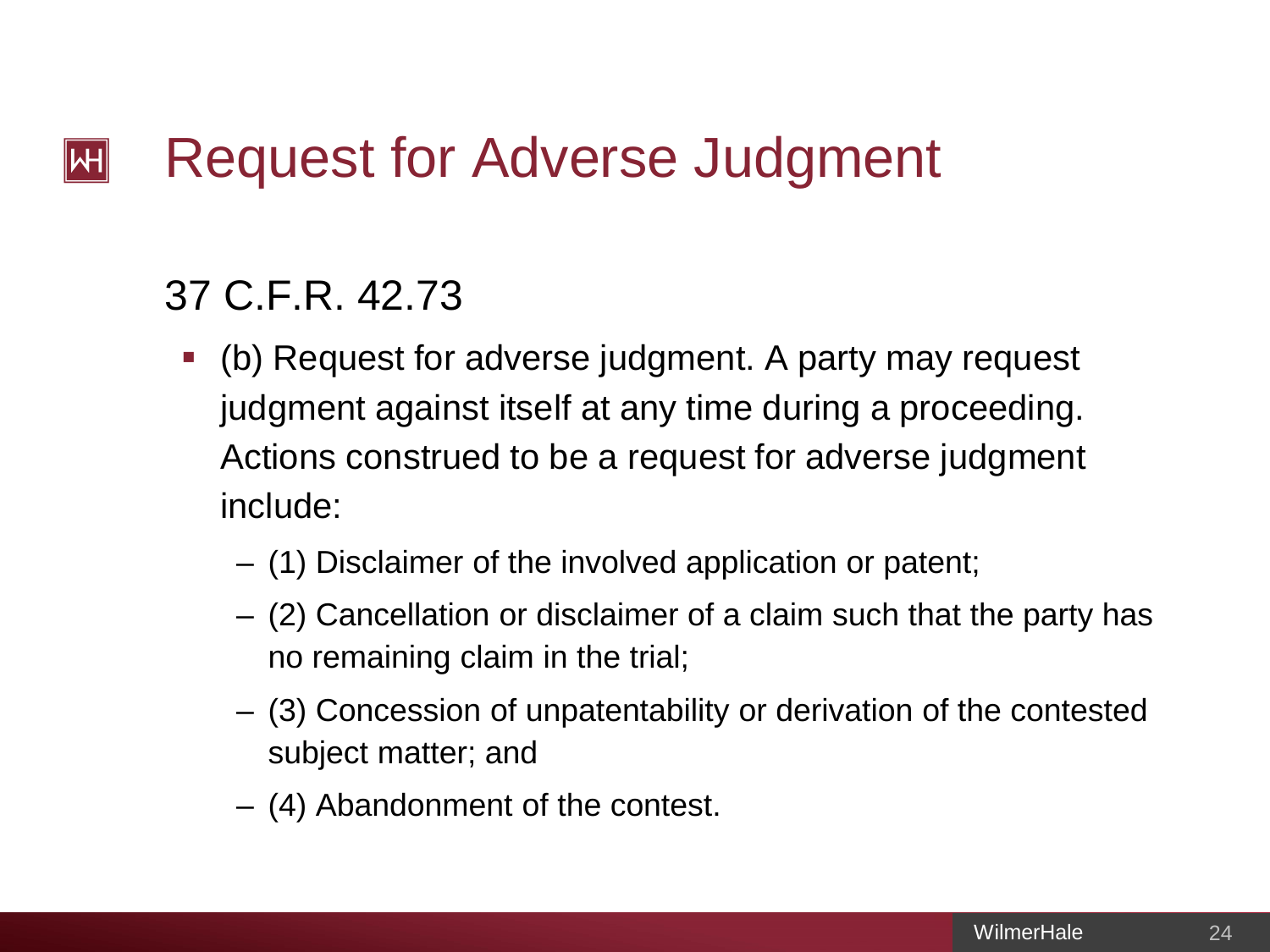#### Request for Adverse Judgment  $\left\Vert \mathsf{H}\right\Vert$

### Potential Reasons

- **Acquisitions**
- **-** Discovery of or change in privity
- **IPR is only pending on a subset of claims**

### **Considerations**

**Disclaimer may not be limited to patent or claims at issue in** IPR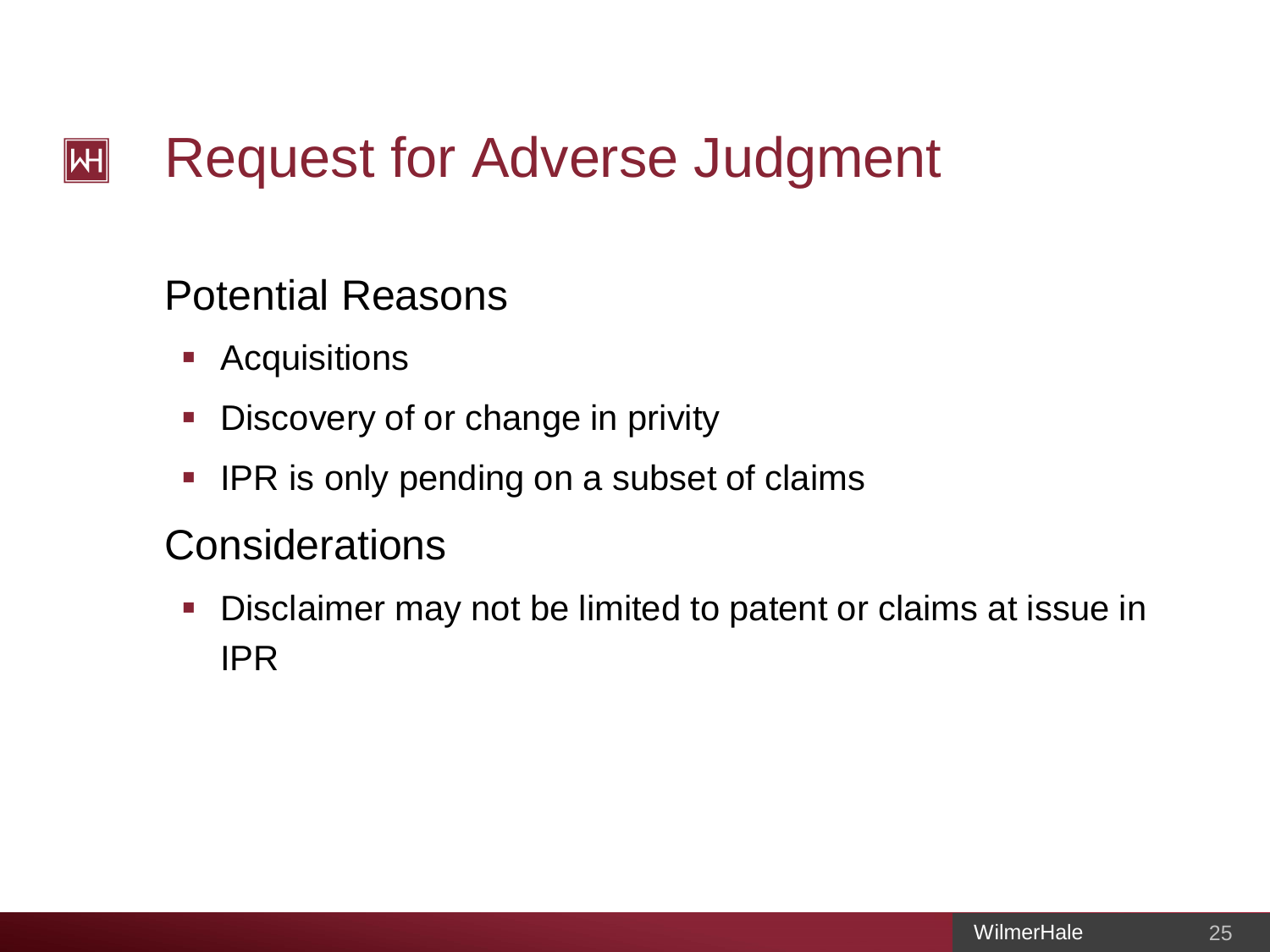### **Estoppel**  $\left\Vert \mathsf{H}\right\Vert$

## Scope

- Petitioner (or real party in Interest or privy)
	- A petitioner in an *inter partes* review may not request or maintain a subsequent proceeding before the Office with respect to any challenged patent claim on any ground that was raised or reasonably could have been raised in the *inter partes* review.
	- *See* 35 U.S.C. §§ 315(e) and 325(e).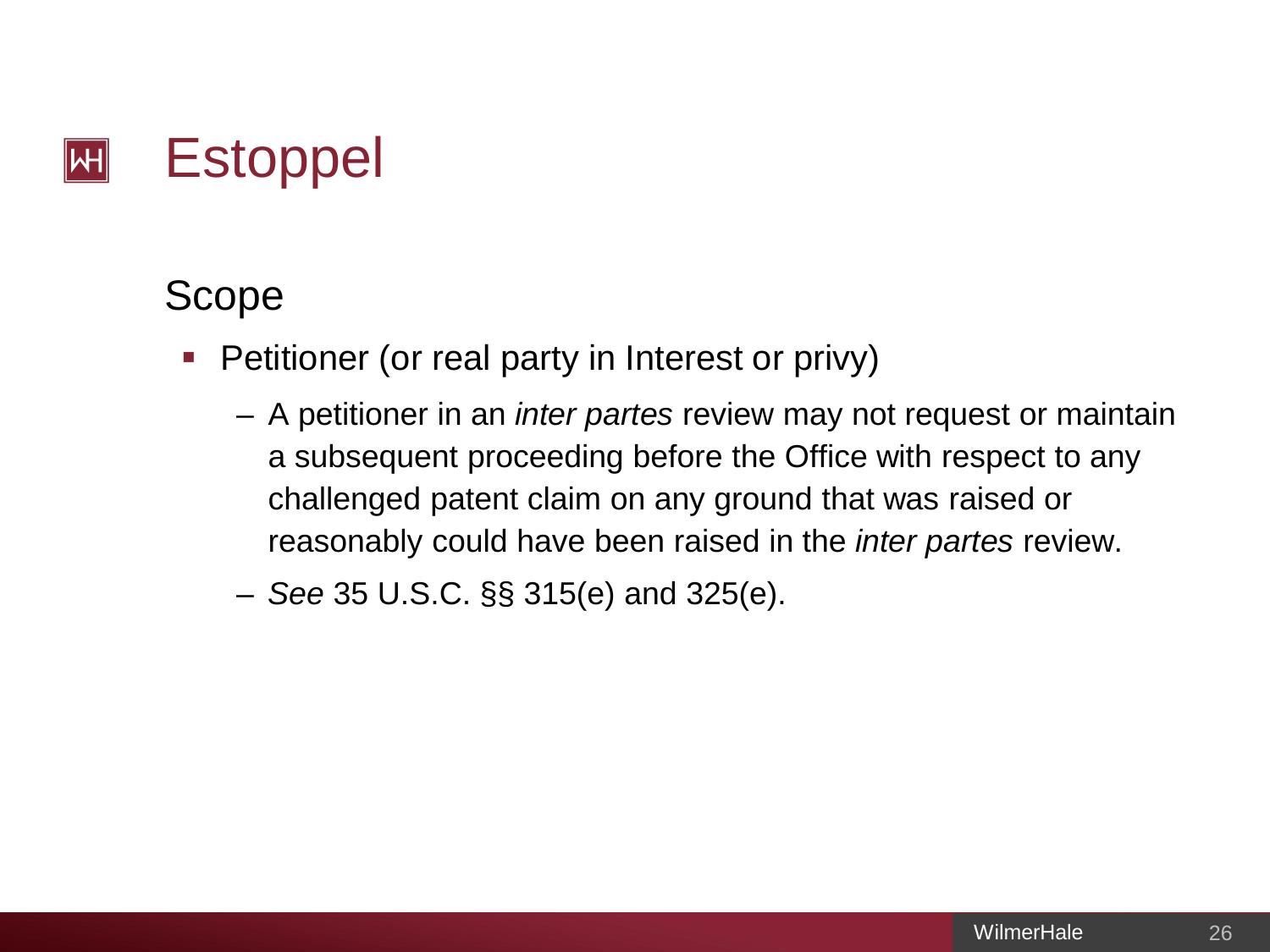

A petitioner in an *inter partes* review may not assert in a subsequent district court or ITC action that a claim is invalid on any ground that the petitioner raised or reasonably could have been raised in the inter partes review.

■ *See* 35 U.S.C. §§ 315(e) and 325(e).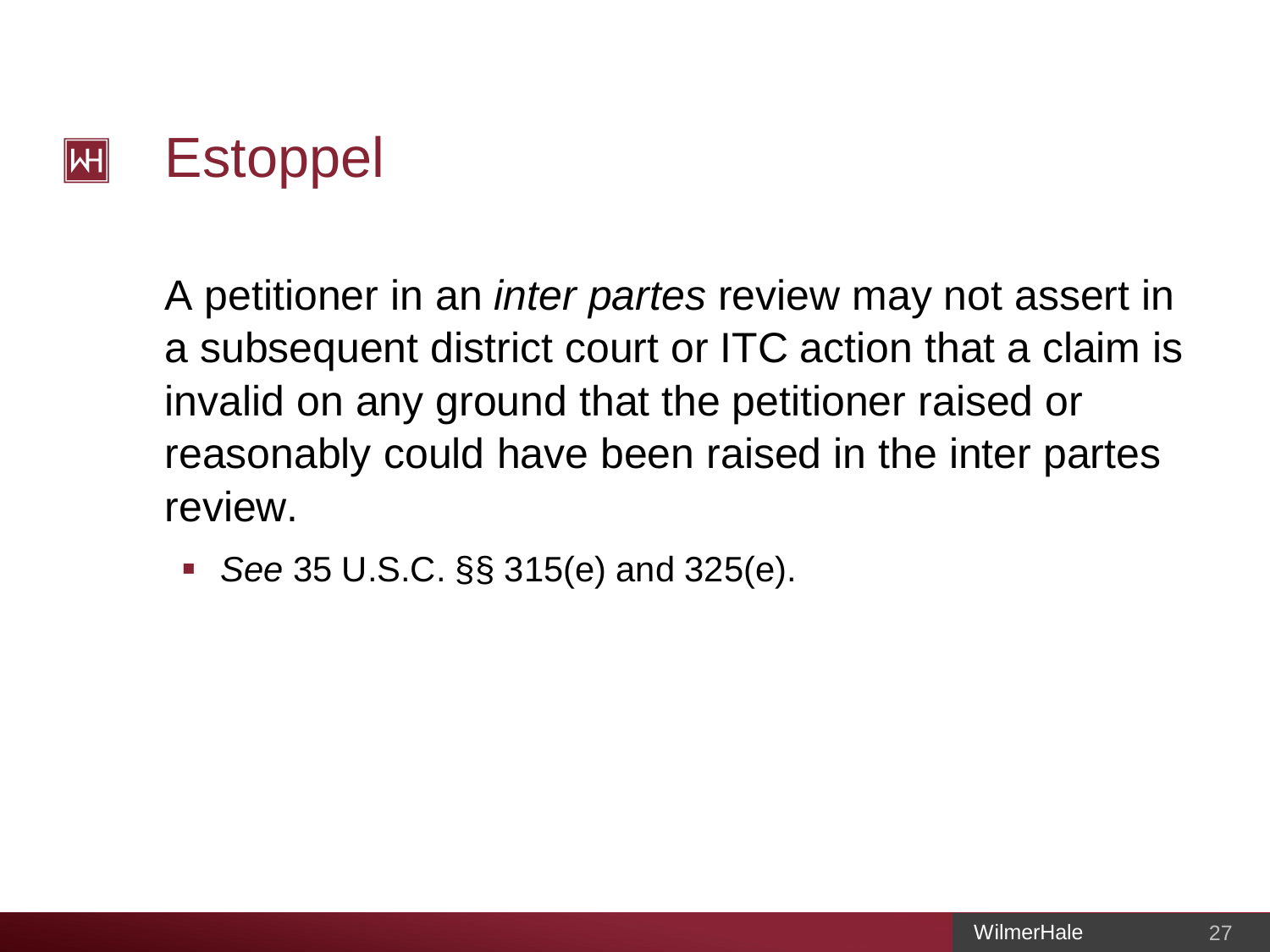#### Estoppel (cont.)  $\left\Vert \mathsf{H}\right\Vert$

### Patent Owner Estoppel

 A patent owner is estopped from taking action inconsistent with any adverse judgment including obtaining in a patent a claim that is patentably indistinct from a finally refused or cancelled claim or amending its specification or drawing in a way that it was denied during the proceeding.

# 37 C.F.R. § 42.73

 Does not apply to a patent or application with a different written description.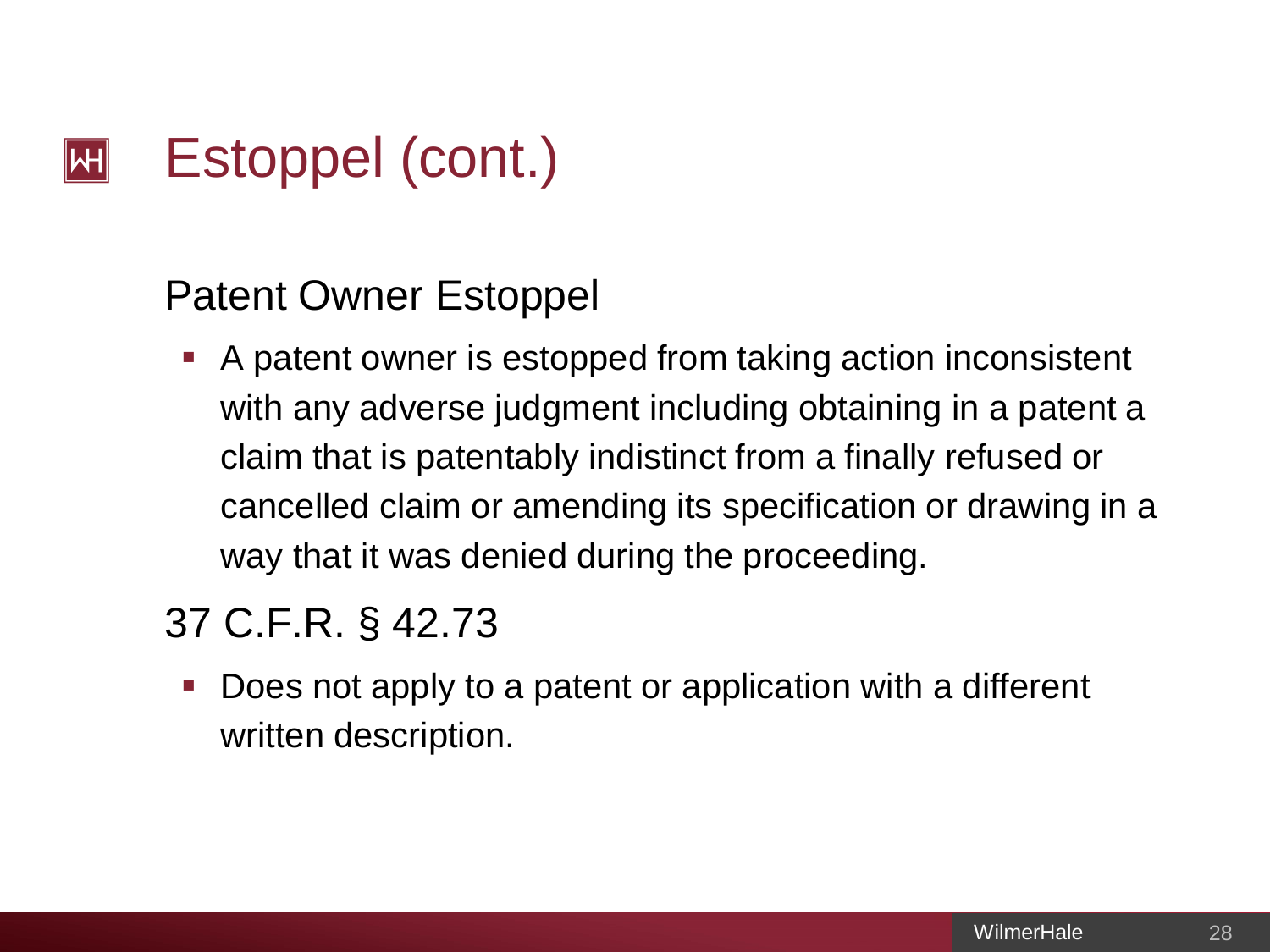#### Estoppel (cont.)  $|\mathsf{H}|$

Time of Attachment

- **After Final Written Decision by Board**
- No estoppel in event of termination
- This is a change from *inter partes* reexamination